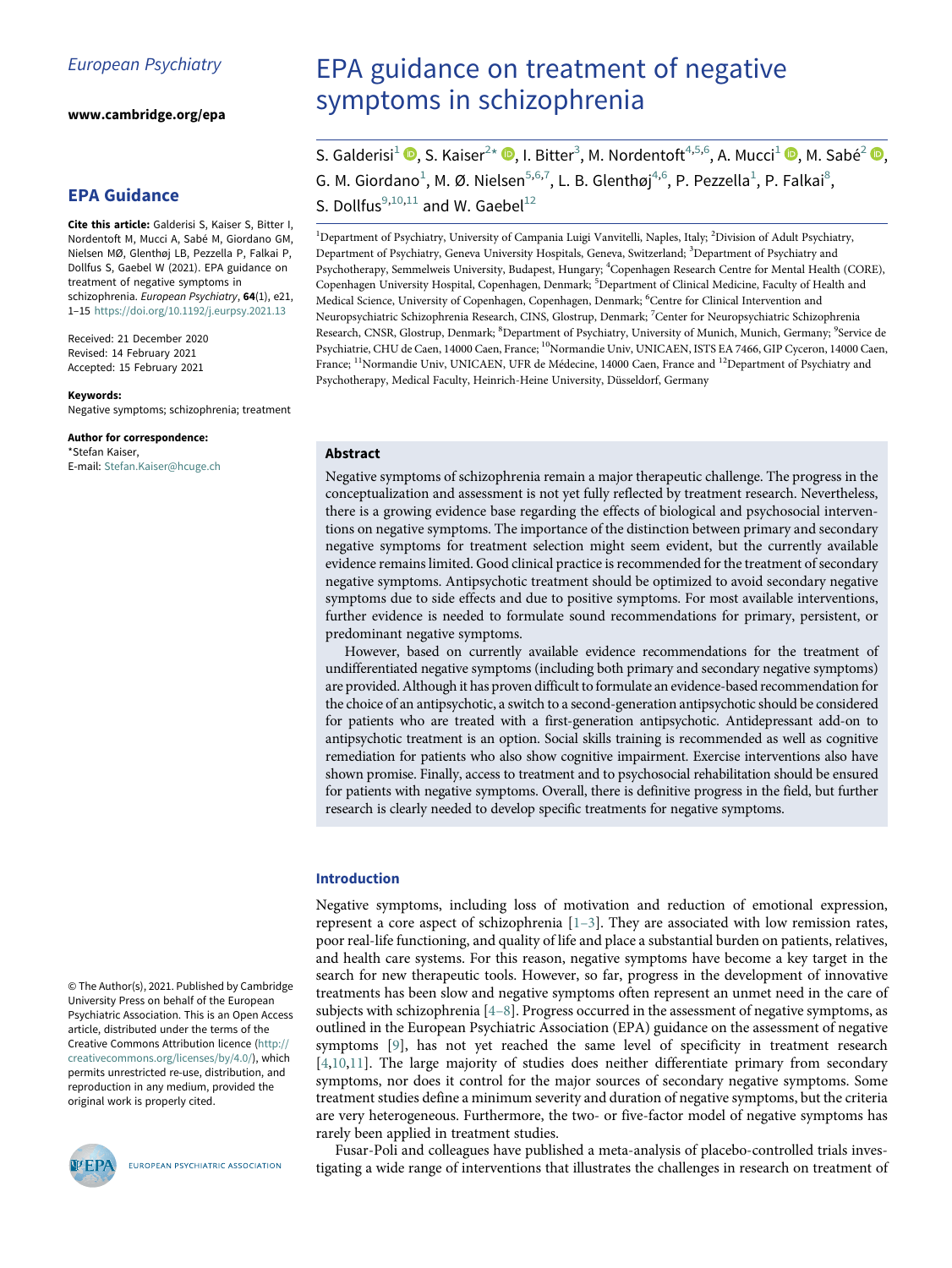negative symptoms [[12\]](#page-12-4). They found a statistically significant effect for combination treatment, antidepressants, second-generation antipsychotics, and psychosocial treatments. Several problems preclude deriving concrete clinical recommendations from this meta-analysis, most of which are discussed in the article. First, it was not possible to differentiate between primary and secondary negative symptoms or to identify effects on prominent or predominant negative symptoms. Second, the trial duration was heterogeneous and overall trial duration was short. Third, the intervention categories were very heterogeneous. Fourth, the authors did not consider the observed effects to be clinically meaningful. However, given the heterogeneity of the included studies and some methodological issues [\[13](#page-12-5)[,14](#page-12-6)], it seems very difficult to effectively determine such a threshold. Fifth, the most frequently used rating scales for the measurement of negative symptoms (Brief Psychiatric Rating Scale (BPRS), Positive and Negative Syndrome Scale (PANSS), and Scale for the Assessment of Negative Symptoms (SANS)) are associated with significantly different effect sizes in the respective studies [\[15](#page-12-7)] and there are too few data with the recently introduced Brief Negative Symptom Scale and Clinical Assessment Interview for Negative Symptoms to compare them with earlier efficacy data (effect sizes) based on the use of other scales.

In our review of the evidence, we focused on meta-analyses with more narrowly defined categories of interventions and patient populations, but it was rarely possible to address the challenges mentioned above in a satisfactory way. Therefore, the working group decided to organize the present treatment guidance by starting the review of the evidence for each intervention with general negative symptoms without differentiation. Specific recommendations are considered only where evidence on the treatment of specific forms of negative symptoms is available and the need for research is pointed out where this is not the case. Please note that we considered the potential risks associated with the different interventions for the formulation of the recommendations.

# Methodology

## Systematic literature search

The development of EPA guidance on the treatment of negative symptoms followed the standardized methods, according to the European Guidance Project of the EPA and to the Preferred Reporting Items for Systematic reviews and Meta-Analyses, as described in previous publications [16–20].

In brief, we performed a comprehensive literature search on treatment of the negative symptoms in subjects with schizophrenia. The search has been run in three electronic databases: Medline (PubMed), Scopus, and PsycINFO, with the aim to ensure that it was as comprehensive as possible [\(Table 1\)](#page-2-0). The search was conducted on December 9, 2019 with no limitation regarding the starting date.

A database was created with studies selected according to predefined inclusion and exclusion criteria as follows (see [Figure 1](#page-3-0) for details on the selection process):

# Inclusion criteria

- 1. meta-analysis, randomized controlled trial (RCTs), review, cohort study, open study, descriptive study, and expert opinion concerning the treatment of negative symptoms in subjects with schizophrenia according to the search terms cited in [Table 1](#page-2-0);
- 2. studies published in English;
- 3. studies carried out in humans;
- 4. studies published in journals indexed in Embase or Medline.

#### Exclusion criteria

- duplicates, comments, editorials, case reports/case series, theses, proceedings, letters, short surveys, notes;
- 2. studies irrelevant for the topic, including studies relevant to the conceptualization and assessment of negative symptoms;
- 3. studies concerning exclusively pathophysiological mechanisms of negative symptoms (those reporting imaging or electrophysiological or other biomarker correlates of negative symptoms);
- 4. unavailable full-text;
- 5. studies that do not meet inclusion criteria.

The present recommendations for treatment were based on the most recent high-quality meta-analyses available for each treatment modality. An additional search for RCTs was conducted for the time period after the search period of the most recent meta-analysis using its search terms and reference lists were hand-searched to identify additional publications missed by the search strategy.

Meta-analytic studies were not used to formulate recommendations if the following criteria were fulfilled: (a) outdated, that is, replaced by a more recent meta-analysis on the treatment modality, (b) concerns about quality of meta-analytic procedures or of the original studies, and (c) addressed population/intervention/outcome not usable for formulation of recommendations. More than one meta-analysis could be included in the recommendations for the same treatment modality. Lower level evidence (i.e., nonrandomized or uncontrolled trials, case reports) was not included in the formulation of the recommendations.

The final set of included studies was graded for the level of evidence by three authors (SK, IB, and MN) following Gaebel et al. [[21](#page-13-0)] ([Table 2](#page-4-0)). These three authors also developed an initial formulation of the recommendations based on the evidence level of the included studies [\(Table 3](#page-4-1) for grading of recommendations). Then, the evidence grading and the recommendations were reviewed by all the other coauthors. Discrepancies in the ratings were resolved by discussion among all coauthors.

## Treatment of Secondary Negative Symptoms

## General principles

It is commonly acknowledged that major sources of secondary negative symptoms should be assessed and treated in patients presenting with negative symptoms. Some tentative algorithms have been proposed [[11,](#page-12-3)[22](#page-13-1)]. However, it is important to note that treatment in the specific clinical situation of a patient presenting with negative symptoms, which are subsequently identified as being secondary, has not been evaluated in clinical trials. Therefore, treatment of depression, positive symptoms, and side effects should follow general principles for their management. All recommendations have to be extrapolated or based on expert consensus. Since secondary negative symptoms are a common clinical problem, further research should be a priority.

## Recommendation 1 [\[11](#page-12-3)]

| Grade | Recommendation                                                                                                                                                                                                                                                                                                     |
|-------|--------------------------------------------------------------------------------------------------------------------------------------------------------------------------------------------------------------------------------------------------------------------------------------------------------------------|
| B     | Depression, positive symptoms, and side effects should be treated<br>in patients presenting with negative symptoms. The treatment<br>of these problems should follow available guidelines for their<br>treatment as there is no evidence for a specific approach in<br>patients presenting with negative symptoms. |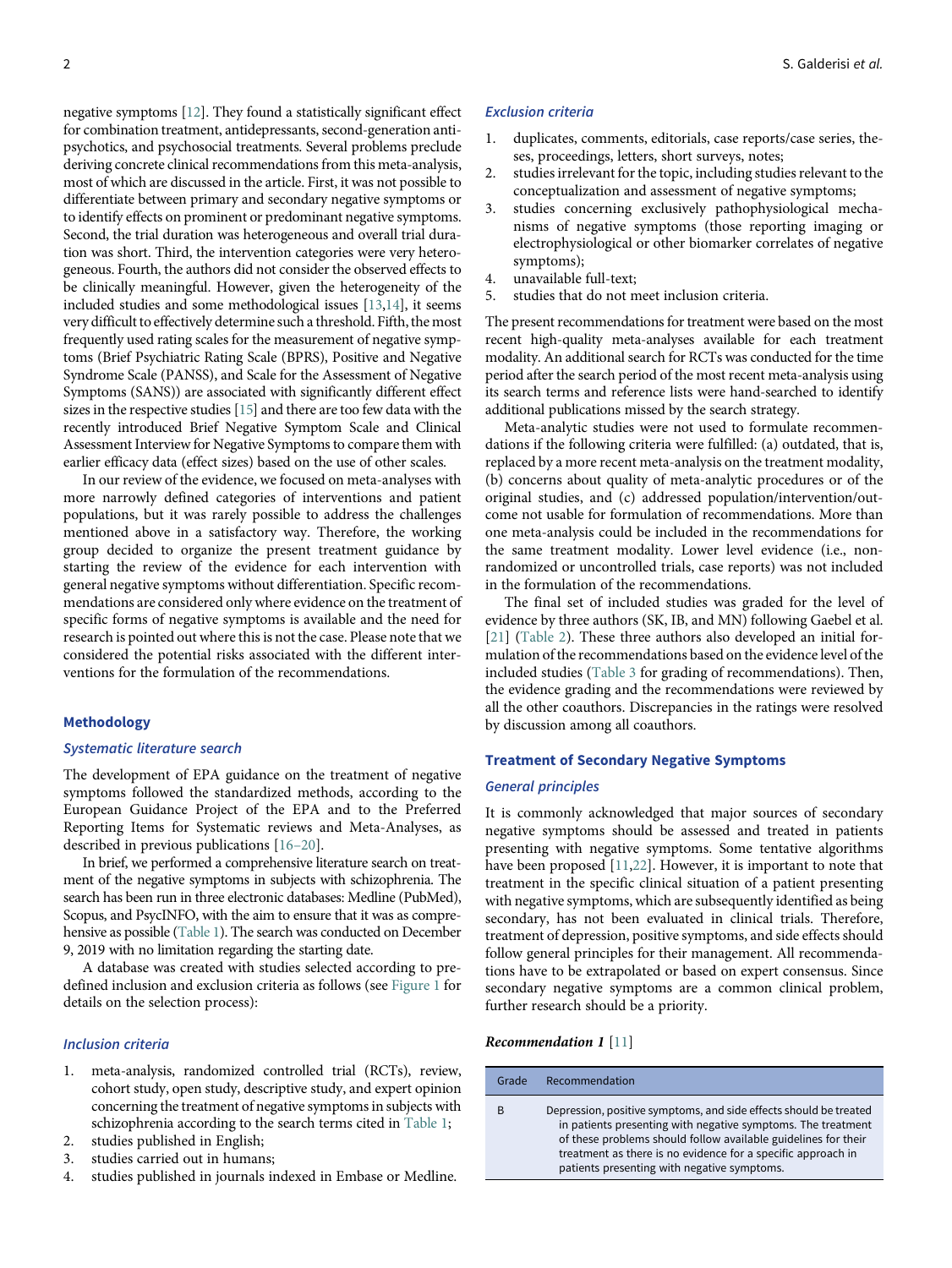#### <span id="page-2-0"></span>Table 1. Systematic search strategies.

| Database         | Search syntax                                                                                                                                                                                                                                                                                                                                                                                                                                                                                                                                                                                                                                                                                                    | Number of<br>retrieved<br>documents | Date of<br>search  |
|------------------|------------------------------------------------------------------------------------------------------------------------------------------------------------------------------------------------------------------------------------------------------------------------------------------------------------------------------------------------------------------------------------------------------------------------------------------------------------------------------------------------------------------------------------------------------------------------------------------------------------------------------------------------------------------------------------------------------------------|-------------------------------------|--------------------|
| Medline (PubMed) | (Schizophrenia AND "negative symptoms") OR (Schizophrenia AND avolition) OR (Schizophrenia<br>AND apathy) OR (Schizophrenia AND anhedonia) OR (Schizophrenia AND alogia) OR<br>(Schizophrenia AND asociality) OR (Schizophrenia AND amotivation) OR (Schizophrenia AND<br>"social withdrawal") OR (Schizophrenia AND "blunted affect") OR (Schizophrenia AND "affective<br>flattening") OR (Schizophrenia AND "persistent negative symptoms") OR (Schizophrenia AND<br>"predominant negative symptoms") OR (Schizophrenia AND "prominent negative symptoms")<br>OR (Schizophrenia AND "primary negative symptoms") OR (Schizophrenia AND "deficit<br>schizophrenia") OR (Schizophrenia AND "lack of motivation") | 6,438                               | December<br>9,2019 |
|                  | Filters: Languages, English; Species, Human                                                                                                                                                                                                                                                                                                                                                                                                                                                                                                                                                                                                                                                                      |                                     |                    |
|                  | Search in [Title/Abstract]                                                                                                                                                                                                                                                                                                                                                                                                                                                                                                                                                                                                                                                                                       |                                     |                    |
|                  | No time limit                                                                                                                                                                                                                                                                                                                                                                                                                                                                                                                                                                                                                                                                                                    |                                     |                    |
| Scopus           | (Schizophrenia AND "negative symptoms") OR (Schizophrenia AND avolition) OR (Schizophrenia<br>AND apathy) OR (Schizophrenia AND anhedonia) OR (Schizophrenia AND alogia) OR<br>(Schizophrenia AND asociality) OR (Schizophrenia AND amotivation) OR (Schizophrenia AND<br>"social withdrawal") OR (Schizophrenia AND "blunted affect") OR (Schizophrenia AND "affective<br>flattening") OR (Schizophrenia AND "persistent negative symptoms") OR (Schizophrenia AND<br>"predominant negative symptoms") OR (Schizophrenia AND "prominent negative symptoms")<br>OR (Schizophrenia AND "primary negative symptoms") OR (Schizophrenia AND "deficit<br>schizophrenia") OR (Schizophrenia AND "lack of motivation") | 9,863                               | December<br>9,2019 |
|                  | Filters: Languages, English; Species, Human                                                                                                                                                                                                                                                                                                                                                                                                                                                                                                                                                                                                                                                                      |                                     |                    |
|                  | Search in [Title/Abstract/Keywords]                                                                                                                                                                                                                                                                                                                                                                                                                                                                                                                                                                                                                                                                              |                                     |                    |
|                  | No time limit                                                                                                                                                                                                                                                                                                                                                                                                                                                                                                                                                                                                                                                                                                    |                                     |                    |
| PsychINFO        | (Schizophrenia AND "negative symptoms") OR (Schizophrenia AND avolition) OR (Schizophrenia<br>AND apathy) OR (Schizophrenia AND anhedonia) OR (Schizophrenia AND alogia) OR<br>(Schizophrenia AND asociality) OR (Schizophrenia AND amotivation) OR (Schizophrenia AND<br>"social withdrawal") OR (Schizophrenia AND "blunted affect") OR (Schizophrenia AND "affective<br>flattening") OR (Schizophrenia AND "persistent negative symptoms") OR (Schizophrenia AND<br>"predominant negative symptoms") OR (Schizophrenia AND "prominent negative symptoms")<br>OR (Schizophrenia AND "primary negative symptoms") OR (Schizophrenia AND "deficit<br>schizophrenia") OR (Schizophrenia AND "lack of motivation") | 10,481                              | December<br>9,2019 |
|                  | Filters: Languages, English; Species, Human                                                                                                                                                                                                                                                                                                                                                                                                                                                                                                                                                                                                                                                                      |                                     |                    |
|                  | Search in [Title/Abstract/Keywords]                                                                                                                                                                                                                                                                                                                                                                                                                                                                                                                                                                                                                                                                              |                                     |                    |
|                  | No time limit                                                                                                                                                                                                                                                                                                                                                                                                                                                                                                                                                                                                                                                                                                    |                                     |                    |

The EPA guidance group on negative symptoms considers treatment of depression, positive symptoms, and extrapyramidal or sedating side effects a priority for patients presenting with negative symptoms. However, no evidence was found to recommend a specific approach in patients with negative symptoms. Thus, the EPA guidance group recommends the optimization of antipsychotic treatment as well as treatment of depressive episodes in accordance with available guidelines.

# Negative symptoms secondary to depression

There are no clinical trials that have specifically addressed the treatment of negative symptoms considered to be secondary to depression. Therefore, recommendations have to be extrapolated from evidence on the treatment of depression in patients with schizophrenia. It has been suggested that some antipsychotics have a comparatively favorable effect on depressive symptoms in patients with schizophrenia (quetiapine, amisulpride, aripiprazole, clozapine, and olanzapine) [[23](#page-13-2),[24](#page-13-3)]. However, this evidence has to be regarded with caution as depressive

symptoms were not the primary outcome and no recent metaanalysis is available.

Two meta-analyses reporting depressive symptoms as primary or secondary outcome concluded that add-on antidepressants maybe an effective treatment, in particular for patients with clinically significant depressive symptoms [[25,](#page-13-4)[26](#page-13-5)]. However, another recent meta-analysis including studies in which an antidepressant was added to an already ongoing treatment did not confirm these results [[27](#page-13-6)]. The same meta-analysis found evidence for a beneficial effect of antidepressant add-on for negative symptoms independently of co-occurring depressive symptoms (see section "Antidepressants").

An earlier meta-analysis suggested a positive effect of cognitive behavioral therapy (CBT) interventions on depressive symptoms in patients with schizophrenia [[28](#page-13-7)]. However, the included studies did not target depressive symptoms as primary outcome and more recent meta-analyses did not present results for depressive symptoms. A recent systematic review concluded that CBT specifically tailored to depressive symptoms may be an effective treatment of comorbid depression in patients with schizophrenia [\[29](#page-13-8)].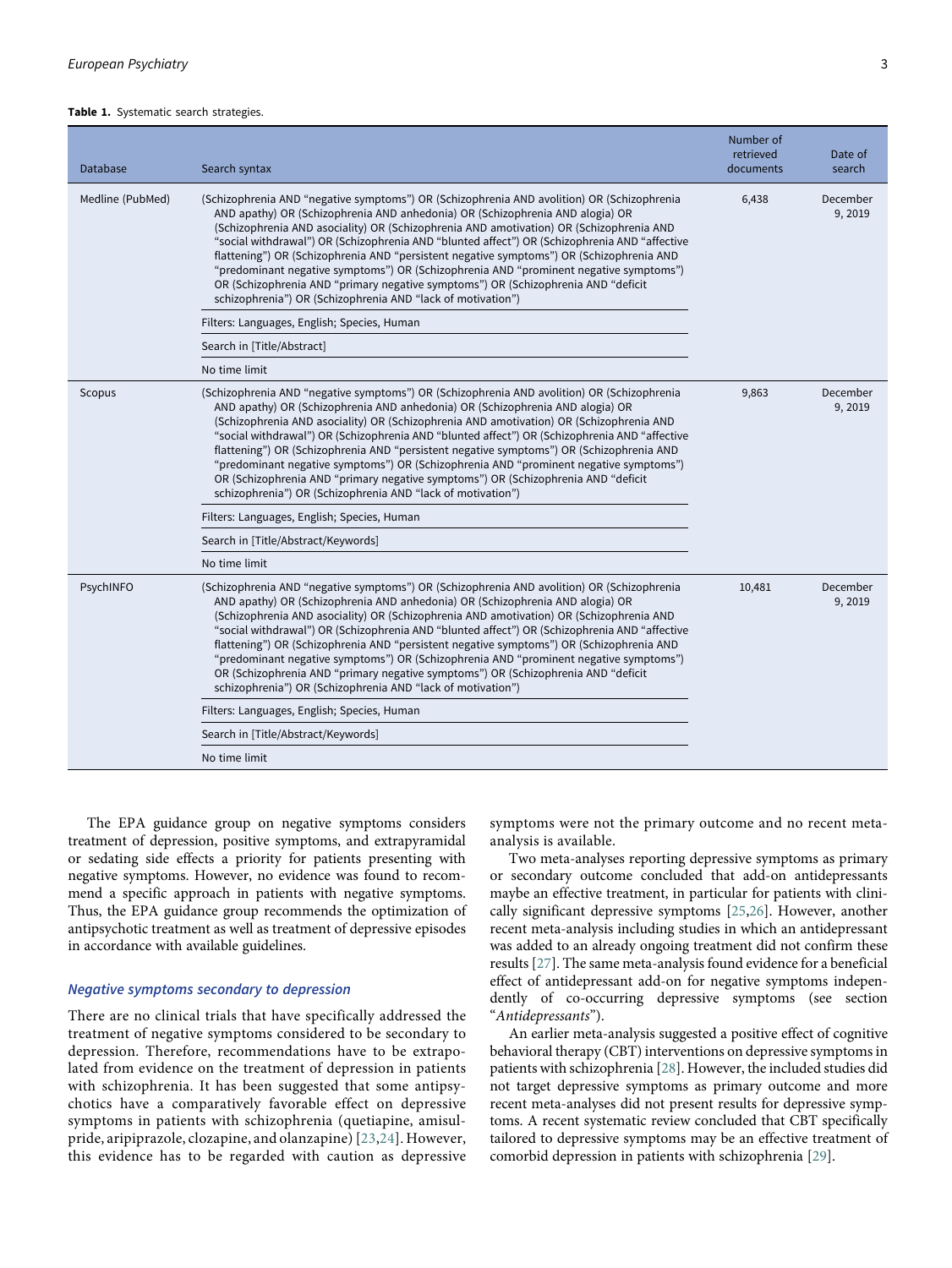<span id="page-3-0"></span>

Figure 1. Preferred reporting items for systematic reviews and meta-analyses flowchart of studies retrieved in the systematic literature search.

\*11,905 duplicates; 1,826 studies other than meta-analysis, randomized controlled trial, review, cohort study, open study, descriptive study, expert opinion; 843 studies published in journal not indexed in Embase or Medline; 2,895 studies on pathophysiological mechanisms of negative symptoms; 5,813 articles not related to any topic; 1,792 articles related to the assessment of negative symptoms; 158 studies conducted in animals.

\*\*Outdated; concerns about quality of meta-analytic procedures or of the original studies; addressed population/intervention/outcome not usable for formulation of recommendations.

# Recommendation 2a [23–24].

# Recommendation 2c [[26\]](#page-13-5)

Grade Recommendation

| Grade | Recommendation                                                                                                                                                  |
|-------|-----------------------------------------------------------------------------------------------------------------------------------------------------------------|
|       | In a patient presenting with negative symptoms and comorbid<br>depression, a switch to an antipsychotic with antidepressant<br>properties should be considered. |

# Recommendation 2b [25–27].

| Grade | Recommendation                                                                                                                      |
|-------|-------------------------------------------------------------------------------------------------------------------------------------|
| B     | In a patient presenting with negative symptoms and comorbid<br>depression, add-on antidepressant treatment should be<br>considered. |

## Recommendation 2d [28–29].

| Grade | Recommendation                                                                                                              |
|-------|-----------------------------------------------------------------------------------------------------------------------------|
| B     | In a patient presenting with negative symptoms and comorbid<br>depression, cognitive behavior therapy should be considered. |

B If the trial with an add-on antidepressant is not associated with an improvement of negative symptoms and/or depression, the antidepressant should be discontinued to avoid polypharmacy.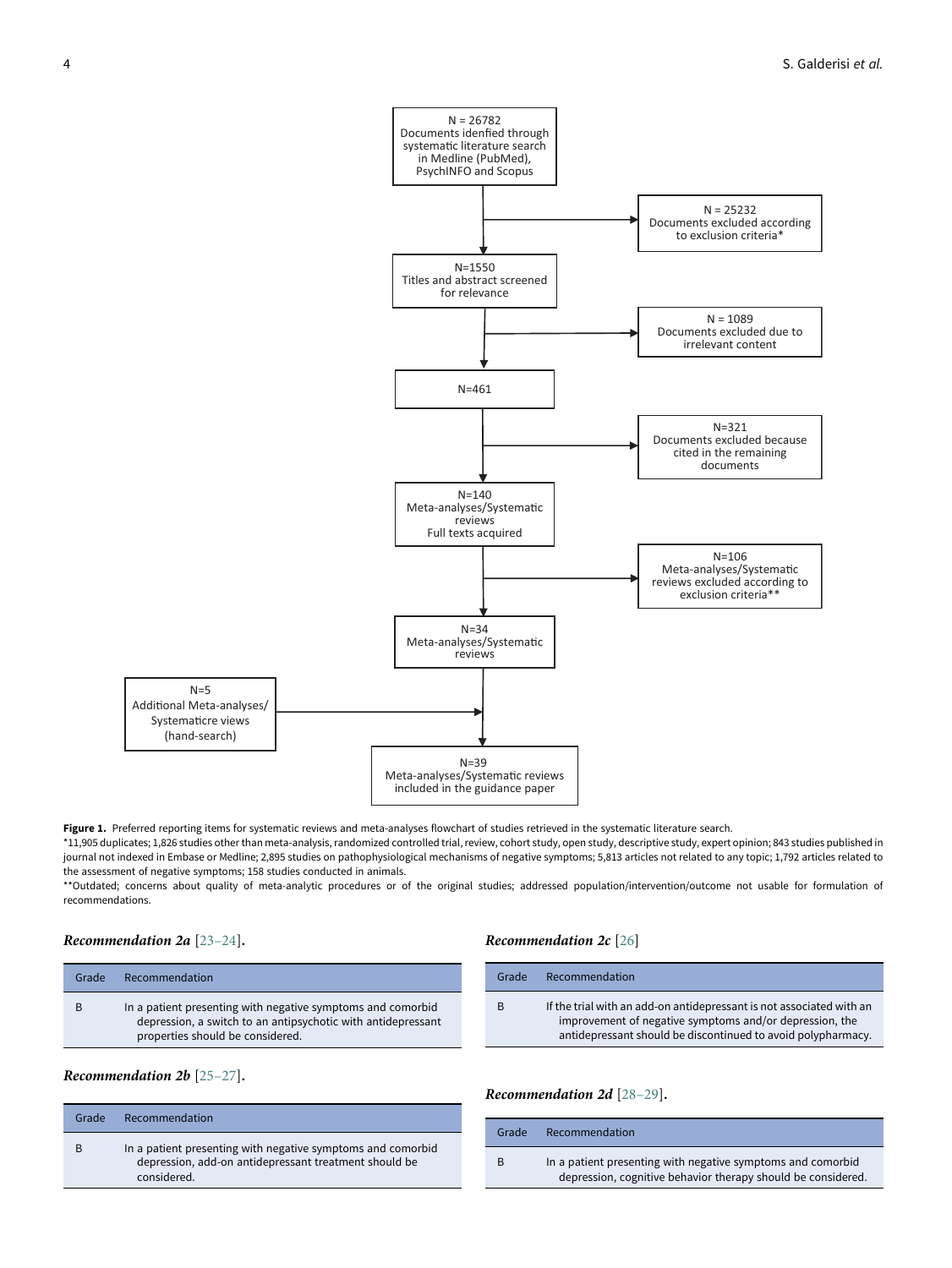#### Table 2. Grading of evidence.

| Grade                   | Features of quantitative studies                                                                                                                                                                                                                                                                                                                                                                   | <b>Features of reviews</b>                                                                                           |
|-------------------------|----------------------------------------------------------------------------------------------------------------------------------------------------------------------------------------------------------------------------------------------------------------------------------------------------------------------------------------------------------------------------------------------------|----------------------------------------------------------------------------------------------------------------------|
| I-Generalizable studies | Randomized controlled trials. Surveys sampling a large and representative<br>group of persons from the general population or from a large range of<br>service settings. Analytic procedures comprehensive and clear usually<br>including multivariate analyses or statistical modeling. Results can be<br>generalized to settings or stakeholder groups other than those reported in<br>the study. | Systematic reviews or meta-analyses                                                                                  |
| II-Conceptual studies   | Uncontrolled, blinded clinical trials. Surveys sampling a restricted group of<br>persons or a limited number of service providers or settings. May be limited<br>to one group about which little is known or a number of important<br>subgroups. Analytic procedures comprehensive and clear. Results have<br>limited generalizability.                                                            | Unsystematic reviews with a low degree of selection<br>bias employing clearly defined search strategies              |
| III-Descriptive studies | Open, uncontrolled clinical trials. Description of treatment as usual. Survey<br>sampling not representative since it was selected from a single specialized<br>setting or a small group of persons. Mainly records experiences and uses<br>only a limited range of analytical procedures, like descriptive statistics.<br>Results have limited generalizability.                                  | Unsystematic reviews with a high degree of<br>selection bias due to undefined or poorly defined<br>search strategies |
| IV-Single case study    | Case studies. Provides survey data on the views or experiences of a few<br>individuals in a single setting. Can provide insight in unexplored contexts.<br>Results cannot be generalized.                                                                                                                                                                                                          | <b>Editorials</b>                                                                                                    |

<span id="page-4-0"></span>Note. Modified from Gaebel et al. [\[21\]](#page-13-0).

# Table 3. Grading of recommendations.

| Grade | Description                                                                                                                                                                                                                                                                   |
|-------|-------------------------------------------------------------------------------------------------------------------------------------------------------------------------------------------------------------------------------------------------------------------------------|
| A     | At least on study or review rated as I and directly applicable to the target population OR a body of evidence consisting principally of studies and/or<br>reviews rated as I, directly applicable to the target population, and demonstrating overall consistency of results. |
|       | A body of evidence including studies and/or reviews rated as II, directly applicable to the target population, and demonstrating overall consistency of<br>results OR extrapolated evidence from studies and/or reviews rated as I or II.                                     |
|       | A body of evidence including studies and/or reviews rated as II-III, directly applicable to the target population, and demonstrating overall consistency of<br>results OR extrapolated evidence from studies and/or reviews rated as II or III.                               |
|       | Level of evidence rated as III or IV OR extrapolated evidence from studies and/or reviews rated as III or IV OR expert consensus.                                                                                                                                             |

<span id="page-4-1"></span>Note. Modified from Gaebel et al. [\[21\]](#page-13-0).

# Negative symptoms secondary to positive symptoms

There are no clinical studies that specifically address the treatment of negative symptoms considered to be secondary to positive symptoms. However, there is evidence for improvement of negative symptoms in antipsychotic trials including patients during an acute psychotic episode [[13](#page-12-5)]. It has been suggested that improvement of negative symptoms in this context is in part secondary to improvement of positive symptoms [\[30\]](#page-13-9). Therefore, antipsychotic treatment should be optimized by following existing recommendations. Although recent meta-analyses showed somewhat inconsistent results [31–33], clozapine remains the main recommendation for treatment-resistant positive symptoms (see section "Treatment-resistance and the role of clozapine in the treatment of negative symptoms" below for further detail).

Similar to antipsychotic treatment, there are no clinical trials on CBT specifically addressing the reduction of negative symptoms considered to be secondary to positive symptoms. However, CBT interventions primarily targeting positive symptoms have shown a reduction in negative symptoms that may have been secondary to improvement of positive symptoms [[28,](#page-13-7)[34\]](#page-13-10).

Recommendation 3a [[13,](#page-12-5)[30\]](#page-13-9)

| Grade | Recommendation                                                                                                                                                                                                                                         |
|-------|--------------------------------------------------------------------------------------------------------------------------------------------------------------------------------------------------------------------------------------------------------|
| C     | In a patient presenting with negative symptoms that are<br>considered to be secondary to positive symptoms,<br>antipsychotic treatment can be optimized by following existing<br>recommendations regarding dose range and switching of<br>medications. |

## Recommendation 3b

| Grade | Recommendation                                                                                                                                                                  |
|-------|---------------------------------------------------------------------------------------------------------------------------------------------------------------------------------|
| B     | In a patient presenting with negative symptoms that are<br>considered to be secondary to treatment-resistant positive<br>symptoms, a trial with clozapine should be considered. |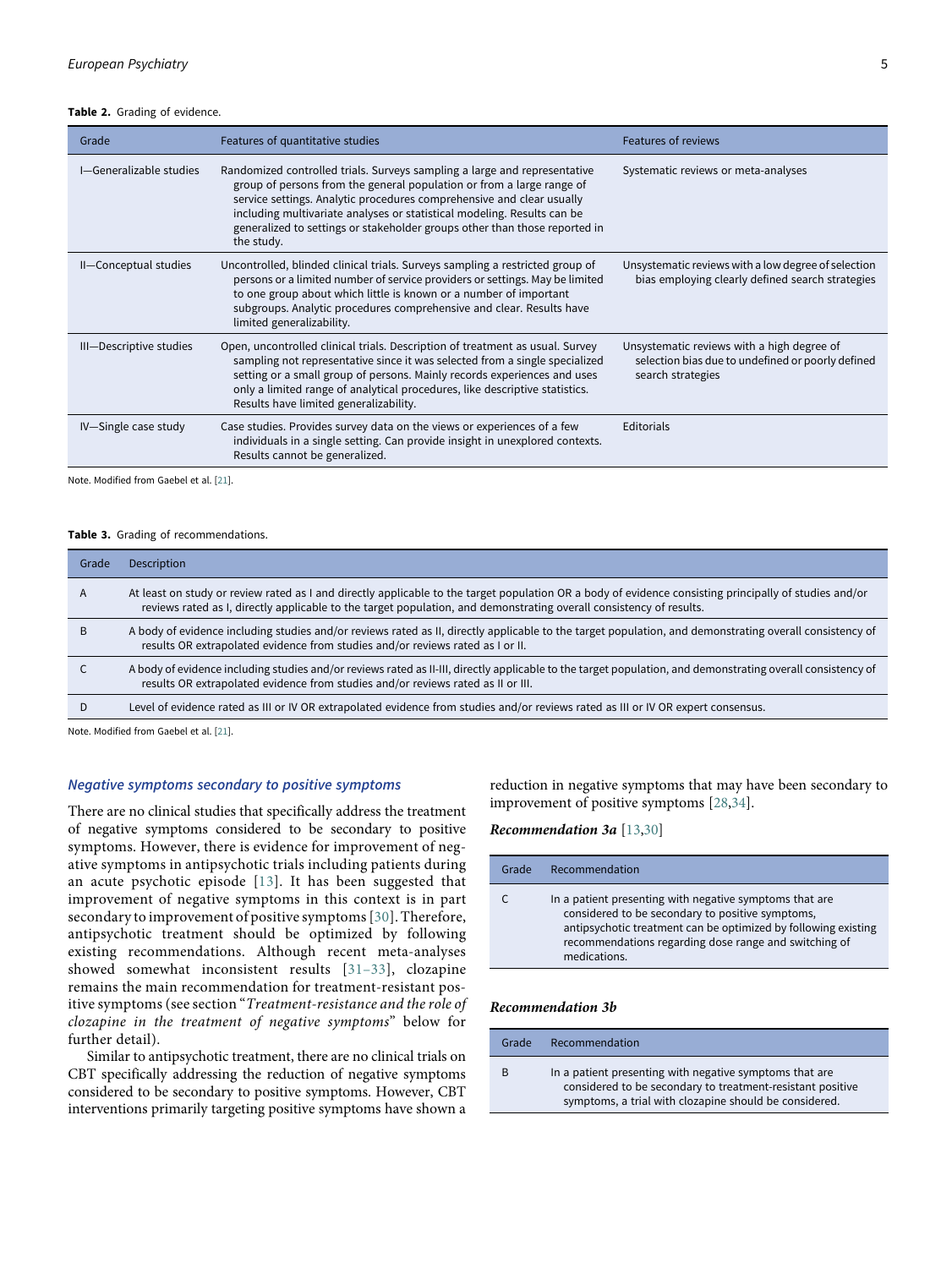#### Recommendation 3c [[28,](#page-13-7)[34](#page-13-10)]

| Grade | Recommendation                                                                                                |
|-------|---------------------------------------------------------------------------------------------------------------|
|       | In patients with negative symptoms considered to be secondary to<br>positive symptoms, CBT can be considered. |

## Negative symptoms secondary to side effects

There are no clinical studies that specifically address the treatment of negative symptoms considered to be secondary to side effects of medication. In this context, secondary negative symptoms can be caused by different types of side effects, namely extrapyramidal side effects, sedation, and antipsychotic-induced amotivation, although the latter is somewhat controversial. Overall, the evidence base for the treatment of these side effects is very limited, and therefore an extrapolation to the treatment of secondary negative symptoms is not feasible [[35,](#page-13-11)[36\]](#page-13-12). The following recommendation is therefore based on expert consensus.

## Recommendation 4 [\[35](#page-13-11)[,36](#page-13-12)]

| Grade | Recommendation                                                                                                                                                                                                                                           |
|-------|----------------------------------------------------------------------------------------------------------------------------------------------------------------------------------------------------------------------------------------------------------|
| C     | If a patient with negative symptoms shows extrapyramidal and/or<br>sedative side effects, a reduction of the antipsychotic dose or a<br>switch to an antipsychotic with lower risk for extrapyramidal<br>and/or sedative side effects can be considered. |

# Biological Treatments

## Antipsychotics

Antipsychotic treatment generally improves negative symptoms secondary to positive symptoms during acute phases of schizophrenia, however, primary, enduring negative symptoms such as those present in the deficit syndrome do not respond to the vast majority of available antipsychotics, or the response may not be clinically meaningful. The comparison of the efficacy of various treatments for negative symptoms in schizophrenia is challenging due to the large heterogeneity of the studies, for example, the majority of the studies did not separate primary and secondary negative symptoms and different rating scales were used. We summarize below the evidence available at the time of the writing of this guideline about the use of antipsychotics in the treatment of negative symptoms in schizophrenia (see eTable 1).

## Antipsychotic vs placebo

Most clinical trials comparing antipsychotic vs placebo have measured global negative symptoms, without specifying primary, persistent, or predominant negative symptoms. The meta-analysis by Fusar-Poli and colleagues included 10 placebo-controlled studies with first-generation antipsychotics (FGA) and 38 studies with second-generation antipsychotics (SGA) [[12\]](#page-12-4). Their results suggested a small improvement with SGA, but not with FGA. The challenges for the interpretation of these data have been outlined in the introduction above. These challenges also apply to some extent to a recent meta-analysis by Leucht and colleagues that included placebo-controlled acute treatment trials and found a small effect of antipsychotics compared to placebo on negative symptoms Standardized Mean Difference (SMD) 0.35, Confidence Interval (CI) 0.31–0.40) that was not specific to SGA [\[13\]](#page-12-5).

These meta-analyses highlight the importance of the selection and definition of negative symptoms for future studies. In particular, as recommended by the European Medicines Agency (EMA) [[37](#page-13-13)], it is important to exclude patients with secondary negative symptoms from such studies or, if such patients are included, control for secondary negative symptoms should be provided by measuring their sources (e.g., depression or extrapyramidal symptoms) as recommended by the Food and Drug Administration [\[38](#page-13-14)].

A recent meta-analysis by Krause and colleagues specifically addressed studies including patients with predominant or prominent negative symptoms [[39\]](#page-13-15). Amisulpride (in low doses) is the only marketed antipsychotic drug that has evidence to be considered significantly better than placebo in the treatment of negative symptoms defined as predominant negative symptoms (SMD 0.47, CI 0.23–0.71) [\[39](#page-13-15)[,40](#page-13-16)]. All available studies, except a negative one, were sponsored by the manufacturer. Overall, very few drugs have been tested against placebo for the treatment of predominant or prominent negative symptoms [[39](#page-13-15)].

## Comparison between antipsychotics

There are few (and mainly small) face-to-face studies comparing the efficacy of antipsychotics on negative symptoms. In an earlier meta-analysis, Leucht and colleagues reported that the secondgeneration antipsychotics amisulpride, clozapine, olanzapine, and risperidone were more efficacious than first-generation antipsychotics [\[23](#page-13-2)]. However, in addition to the limited number of trials available, the limitations discussed for the placebo-controlled trials mentioned above apply here as well.

Since few head-to-head trials are available, Huhn and colleagues used network meta-analysis to compare antipsychotics in acute treatment studies [[41\]](#page-13-17). The authors of this meta-analysis "included RCTs in adults with acute symptoms of schizophrenia and related disorders…" and "…excluded studies in patients with treatment resistance, first episode, predominant negative or depressive symptoms, concomitant medical illnesses, and relapse preventions studies." (italic added by the authors of this paper). They observed some gradual differences in the effects of antipsychotics on negative symptoms in the selected group of patients. However, these differences were quite similar to changes in overall and positive symptoms. These authors conclude that it is impossible to clarify in populations with positive symptoms whether differences in negative symptoms relate to primary or secondary negative symptoms. In addition, they note that many antipsychotics improved depressive symptoms, which renders the differentiation of negative symptom effects even more complicated.

To our knowledge and based on the recent meta-analysis by Krause et al. [\[39](#page-13-15)], there is only one sufficiently powered head-tohead study, which applied the criteria recommended by EMA [\[37](#page-13-13)]: it included patients with enduring predominant negative symptoms and it was controlled for sources of secondary negative symptoms (positive symptoms, depression, and extrapyramidal symptoms). This manufacturer-sponsored study found cariprazine—a dopamine D3 and D2 receptor partial agonist with preferential binding to D3 receptors—significantly better than risperidone in the treatment of predominant negative symptoms as measured by a negative factor of the PANSS and functioning as measured by the Personal and Social Performance Score, respectively [\[39](#page-13-15),[42\]](#page-13-1).

#### Combination of antipsychotics

Guidelines recommend antipsychotic monotherapy for the treatment of schizophrenia, however polypharmacy is widely practiced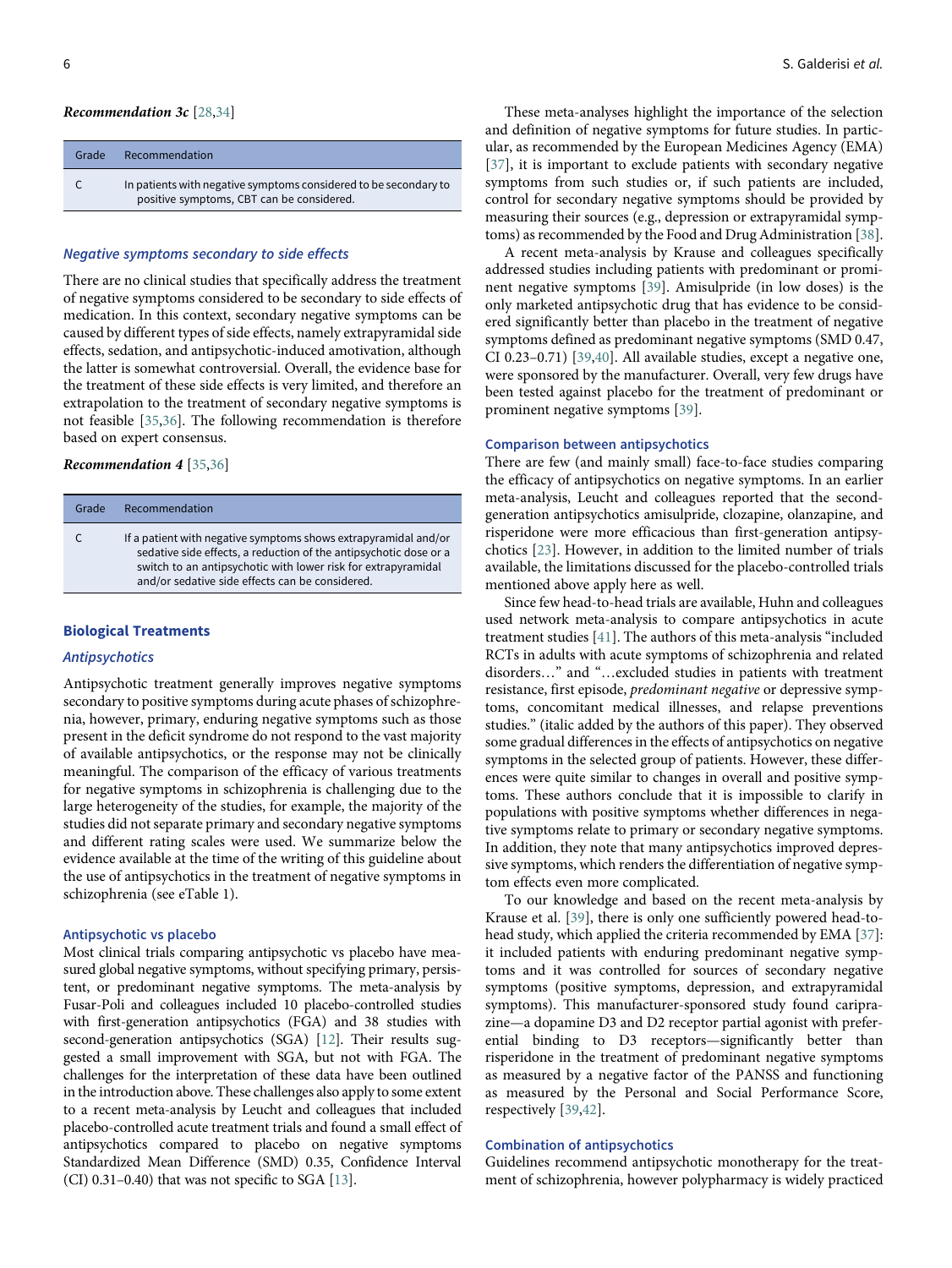worldwide. Based on the real-life efficacy of polypharmacy in the treatment of schizophrenia, the rigid recommendations for monotherapy have been challenged [[43\]](#page-13-3). Many patients with negative symptoms are poor responders or even nonresponders to antipsychotic monotherapy and receive various combinations of antipsychotics, which are not supported by evidence.

A recent meta-analysis by Galling and colleagues suggests that combination of a D2 antagonist with a D2 partial agonist may have a beneficial effect for the treatment of negative symptoms, but several limitations preclude formulating a recommendation [[44\]](#page-13-4). The meta-analysis does not allow any conclusion on primary, predominant, or even prominent negative symptoms. It is worth noticing that an important number of trials targeted adverse effects and not efficacy.

Finally, the largest included trial targeted efficacy on overall symptoms and did not show any improvement of negative symptoms with aripiprazole add-on to risperidone or quetiapine [\[45](#page-13-5)].

Therefore, the working group does not recommend any combination of antipsychotics for the treatment of negative symptoms at the present state of knowledge.

# Recommendations concerning antipsychotic treatment for negative symptoms

Deriving recommendations for the treatment of negative symptoms with antipsychotics has proven to be very difficult due to the challenges outlined above. The most frequent situation encountered by clinicians is a patient treated with an antipsychotic that continues to have negative symptoms. The available evidence is not sufficient to give an evidence-based recommendation in this type of situation. Nevertheless, all members of the EPA guidance group on negative symptoms agreed that for patients treated with firstgeneration antipsychotics a switch to a second-generation should be considered. Although the level of evidence would be compatible with a grade D recommendation, all group members agreed to upgrade the recommendation to grade B based on their knowledge and experience.

## Recommendation 5 [[12](#page-12-4)[,23](#page-13-2)]

| Grade | Recommendation                                                                                                                                                        |
|-------|-----------------------------------------------------------------------------------------------------------------------------------------------------------------------|
| B     | For patients with negative symptoms who are treated with a first-<br>generation antipsychotic, a switch to a second-generation<br>antipsychotic should be considered. |

Please note that the working group could not recommend a specific second-generation antipsychotic. While there is certainly potential for amisulpride and cariprazine for the treatment of predominant and persistent negative symptoms, further research is necessary before a specific recommendation can be provided. Amisulpride has not been shown to be better than other SGAs [[14\]](#page-12-6). More data on cariprazine are needed to establish its comparative efficacy in the treatment of predominant and persistent negative symptoms [[39\]](#page-13-15).

# Treatment-resistance and the role of clozapine in the treatment of negative symptoms

Definitions of treatment resistance have been heterogeneous and have initially focused on positive symptoms [\[46](#page-13-18)]. However, treatment resistance can also concern other symptom domains. The Treatment Response and Resistance in Psychosis Working Group

(TRRIP) has suggested to define treatment resistance with reference to specific symptom domains including positive, negative, and cognitive symptoms. Since the adequate pharmacological treatment with respect to drug, dose, and duration for negative and cognitive symptoms remains to be better defined, the notion of treatment-resistance is often difficult to apply.

Overall, our working group has identified three prototypical clinical situations related to different forms of treatment resistance that should help to clarify the role of clozapine in the treatment of negative symptoms. First, a patient may show negative symptoms that are considered to be secondary to treatment-resistant positive symptoms. In this case, a trial of clozapine is warranted (see section "Negative symptoms secondary to positive symptoms" on secondary negative symptoms). Second, the patient may show a broader range of symptoms including negative symptoms that are resistant to treatment. In this case, negative symptoms cannot necessarily be identified as secondary to positive symptoms. Nevertheless, a trial of clozapine is justified with the aim of improving negative symptoms in the context of a global symptom improvement [[31,](#page-13-19)[32](#page-13-20)]. Third, a patient may show primary and persistent or deficit negative symptoms with only limited positive symptoms. This situation corresponds most closely to the definition by the TRRIP of "treatment-resistant schizophrenia-negative symptom domain" [[46\]](#page-13-18). For this type of patient, there is at present no evidence that clozapine is superior to other antipsychotic drugs [[39](#page-13-15)[,47](#page-13-8)].

## Add-on treatment

# Antidepressants

Add-on of an antidepressant to an antipsychotic has long been considered of potential interest in the treatment of negative symptoms even in the absence of comorbid depression. Two recent metaanalyses of very high quality have summarized the available evidence [\[25](#page-13-4)[,27](#page-13-6)] and provide thus the foundation of the present recommendations (see eTable 2). Since these two meta-analyses synthesize all the available evidence, we did not include earlier meta-analyses on the topic.

Helfer et al. included all trials investigating an add-on of an antidepressant to an antipsychotic medication [\[25](#page-13-4)]. They found a small beneficial effect for antidepressant add-on on negative symptoms (SMD  $-0.30$ , CI  $-0.44$  to  $-0.16$ ) that was more prominent in a subgroup of studies requiring at least a minimum threshold of negative symptoms (SMD  $-0.58$ , CI  $-0.94$  to  $-0.21$ ).

Galling and colleagues restricted the included studies to those that added the antidepressant to an ongoing antipsychotic therapy and excluded studies that co-initiated both drugs [\[27\]](#page-13-6). Their criteria correspond thus to the relevant clinical situation, in which antipsychotic response for negative symptoms is not sufficient and other treatment alternatives are considered. They also found a small beneficial effect of antidepressant add-on on negative symptoms (SMD  $-0.25$ , CI  $-0.44$  to  $-0.06$ ) that was more prominent in a subgroup focusing on negative symptoms as primary outcome (SMD  $-0.34$ , CI  $-0.63$  to  $-0.04$ ). Furthermore, their results did not suggest that the improvement of negative symptoms was secondary to improvement of depressive symptoms. In contrast to improvement of negative symptoms, the authors found no significant improvement of depressive symptoms. Importantly, the original studies were not restricted to patients with primary negative symptoms.

One critical point is their observation that the beneficial effect on negative symptoms was found in studies including patients treated with first-generation antipsychotics, but not in those treated with second-generation antipsychotics. This observation has to be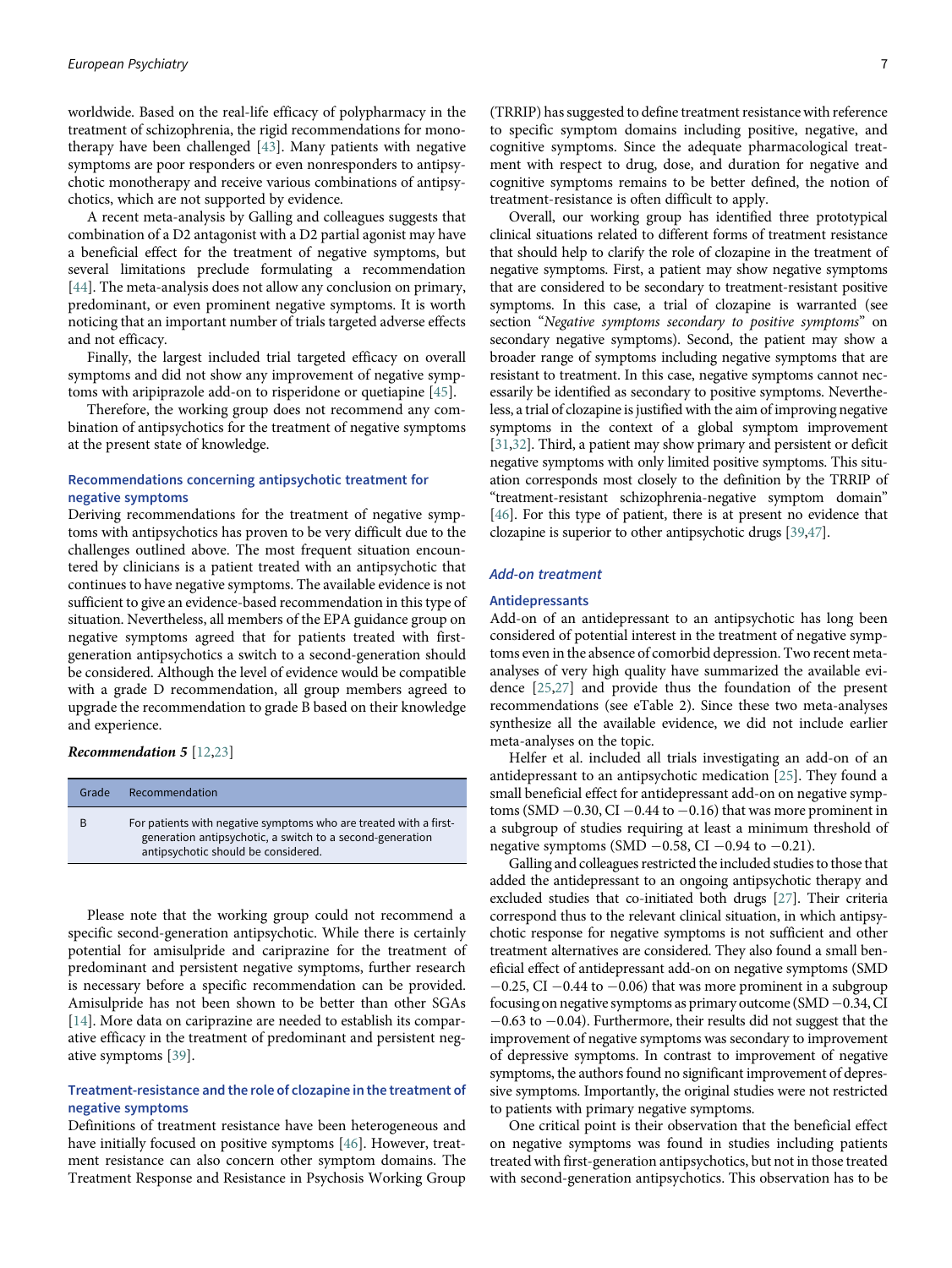interpreted with caution as only a limited amount of studies was available, in particular concerning studies focusing on negative symptoms, a considerable number of subgroup analyses was conducted, and the increasing placebo response rate might have specifically affected the more recent studies using second-generation antipsychotics.

Finally, the two meta-analyses arrive at somewhat different conclusions concerning the efficacy of particular drugs classes or individual drugs. Galling et al. found Selective Serotonin Reuptake Inhibitors (SSRIs) and Serotonin and Noradrenaline Reuptake Inhibitors (SNRIs) to be superior to placebo for the improvement of negative symptoms, while other antidepressant classes were not. Helfer et al. found negative symptoms improvement for SSRIs, SNRIs, tetracyclic antidepressants (mirtazapine and mianserin), and Monoamine Oxidase Inhibitors (MAOIs). Thus, both metaanalyses conclude on an effect of SSRIs and SNRIs on negative symptoms, although they consider their results exploratory because of the limited number of available studies in particular for SNRIs.

In addition, we searched for randomized controlled trials published after the end date of the search by Galling et al. on October 10, 2017, but we did not find any recent RCT that would change the conclusions drawn from the two discussed meta-analyses.

Overall, with these two meta-analyses, there is now evidence for recommending an antidepressant add-on to antipsychotic medication. However, the Galling et al. meta-analysis corresponds most to situations in which an antidepressant is added to ongoing antipsychotic medication and reports an effect for antidepressant add-on to first-generation but not second-generation antipsychotics with the limitations discussed above. This renders a recommendation for antidepressant add-on complicated, because the working group considered that a patient treated with a first-generation antipsychotic should be switched to second-generation antipsychotic before adding an antidepressant. Nevertheless, due to the limitations regarding the first-generation vs second-generation analysis discussed above, the working group considers that a trial of an antidepressant add-on can be justified independently of the specific ongoing antipsychotic treatment.

Thus, there are many limitations to the generalizability of the results. Importantly, most of the trials included in the meta-analyses did not primarily target negative symptoms and there are questions on which antidepressant to combine with which antipsychotic. Therefore, a grade B recommendation to consider treatment with an antidepressant as an option is provided, although two highquality meta-analyses are available. Since antidepressant add-on bears the risk of polypharmacy, the decision to add an antidepressant has to be made on an individual basis after careful evaluation of risks and benefits and the antidepressant should be stopped if no improvement is observed. There is still need for at least one large high-quality trial specifically targeting negative symptoms.

#### Recommendation 6 [25–27].

## Grade Recommendation

- B If negative symptoms do not improve after optimization of antipsychotic treatment, a trial with an add-on antidepressant should be considered for patients with negative symptoms after careful evaluation of risks and benefits. This recommendation concerns also patients who do not show depressive symptoms. However, no specific recommendations
	- for patients with primary negative symptoms can be given. SSRIs are the most studied agents, but the currently available evidence does not allow a recommendation for a particular drug class or individual drug.

Recommendation 7 [25–27].

| Grade | Recommendation                                                                                                                                                                                  |
|-------|-------------------------------------------------------------------------------------------------------------------------------------------------------------------------------------------------|
| B     | If the trial with an add-on antidepressant is not associated with an<br>improvement of negative symptoms and/or depression, the<br>antidepressant should be discontinued to avoid polypharmacy. |

## Research on repurposing agents as add-on to antipsychotic therapy

Pro-dopaminergic agents have been studied as potential add-on treatment for negative symptoms. Most randomized controlled trials have been conducted with modafinil and armodafinil [[48](#page-13-21)]. In a recent meta-analysis, Sabé and colleagues did not find a consistent beneficial effect on negative symptoms, and thus no recommendations can be formulated at this point [[49](#page-13-19)].

The N-methyl-D-aspartate (NMDA) receptor antagonist memantine is used off-label in some countries for the treatment of negative symptoms in schizophrenia. Two recent meta-analyses have suggested a beneficial effect [[50,](#page-13-20)[51\]](#page-13-22). However, heterogeneity was very high in both meta-analyses and beneficial effects were mainly driven by few studies conducted outside of Europe with an extremely high effect size [\[52](#page-13-23)]. Therefore, no recommendation can be given at this point.

Anti-inflammatory or potential neuroprotective drugs have also been tested in schizophrenia, however, there is no evidence of their efficacy including celecoxib, davunetide, and fatty acids. For some promising "broadly active substances"(e.g., aspirin), we recommend investigations aimed to verify whether their potential beneficial effects in schizophrenia are mediated by their anti-inflammatory properties [[53](#page-13-24)].

As to antibiotics, a recent well-conducted RCT showed no advantage of minocycline over placebo on negative symptoms [[54](#page-13-12)], while a previous meta-analysis of six RCTs [\[55](#page-13-25)] found superiority versus placebo for both cognitive deficits and negative symptoms and no advantage on positive symptoms. These findings are preliminary and await further replication.

The prosocial effects of the neuropeptide oxytocin have led to its consideration for the treatment of negative symptoms, but the available evidence is limited and does not support its use for this indication so far [\[56](#page-13-26)]. Nutritional supplements and various diets have been intensively tested for psychiatric disorders, syndromes, and symptoms, however no conclusion can be drawn yet about their efficacy [[57\]](#page-13-27).

## Brain stimulation

## Transcranial magnetic stimulation

Noninvasive brain stimulation added to ongoing antipsychotic therapy has received considerable attention as a potential alternative for the treatment of negative symptoms. Several recent metaanalyses of high quality have quantitatively summarized the available literature (see eTables 3 and 4) [58–60].

Only the meta-analysis by Aleman and colleagues focuses on studies specifically targeting negative symptoms that have employed repetitive transcranial magnetic stimulation of the dorsolateral prefrontal cortex. Even after exclusion of two outliers, they reported a beneficial effect of active prefrontal repetitive transcranial magnetic stimulation (rTMS) over sham rTMS (SMD 0.31, CI 0.12–0.50). One critical issue for clinical application of rTMS concerns the stimulation parameters. Although the results have to be considered with caution, the meta-analysis suggests effectiveness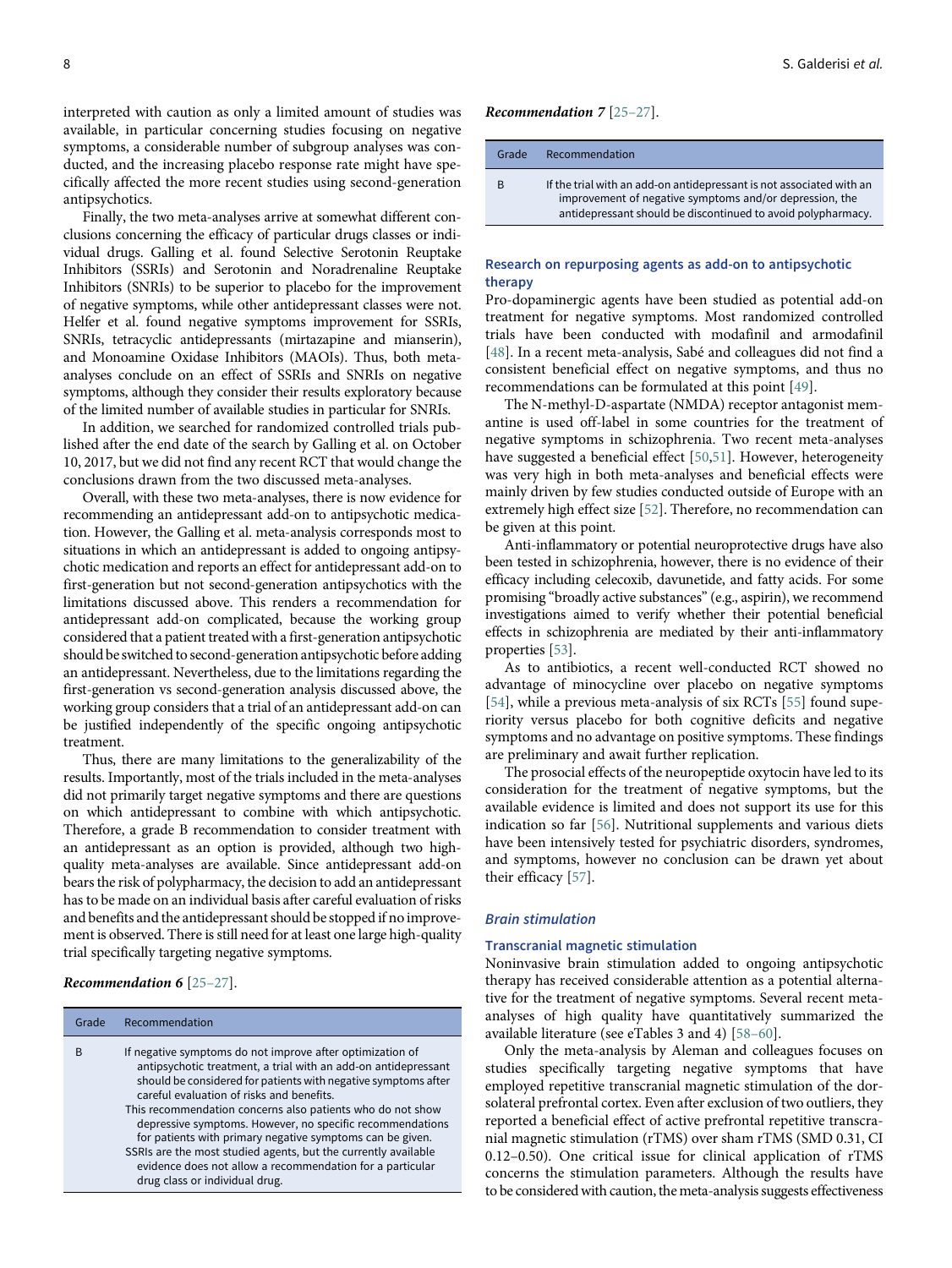in particular for left prefrontal rTMS with a frequency of 10MHz, intensity above motor threshold, and more than 7,500 stimulations per week. Two other recent meta-analyses show results that are mostly consistent with those obtained by Aleman et al. [[59](#page-14-0)[,60](#page-14-1)].

Across all meta-analyses, inclusion criteria of the original studies were heterogeneous and no conclusions on effects specific for primary or predominant negative symptoms can be drawn. Another concern is the paucity of follow-up data after the end of the intervention, which precludes any conclusions on the persistence of the effect. In addition, the largest high-quality RCT, included in the meta-analysis, did not find a beneficial effect of left prefrontal rTMS on negative symptoms [\[61](#page-14-2)].

Side effects of rTMS were not addressed in the meta-analyses. rTMS is generally considered to have a benign side-effect profile [[62\]](#page-14-3) and the largest multicenter trial did not report a higher rate of side effects in the active TMS group [[61\]](#page-14-2). However, Kennedy et al. reported a nonsignificant worsening of positive symptoms that became significant in subgroup analyses with stimulation frequency >20 Hz, stimulation intensity >110%, trials lasting over 3 weeks, and treatment site over the left prefrontal cortex [[59\]](#page-14-0). Although these results do not allow to conclude on a safety issue, more information on potential side effects is needed in relation to the relatively high stimulation intensity and frequency suggested to be effective against negative symptoms. Another important point concerns the fact that application of rTMS requires considerable expertise and most considered studies have been conducted in expert centers. The real-world effectiveness of rTMS for negative symptoms thus remains an open issue.

Overall, the working group considered rTMS as a very promising approach to the treatment of negative symptoms, but did not consider the available evidence sufficient for a general recommendation. However, in expert centers, treatment with left prefrontal rTMS can be considered for patients with negative symptoms that do not improve with other interventions.

# Transcranial direct current stimulation

The meta-analyses discussed in the previous section have also addressed transcranial direct current stimulation (tDCS), which is another method for noninvasive brain stimulation. Overall, these meta-analyses suggest that a moderate effect on negative symptoms in comparison with sham tDCS [[59,](#page-14-0)[60\]](#page-14-1), but the effect is not always significant [\[58](#page-13-28)]. The number of available studies and included patients is small and studies have rarely targeted negative symptoms as a primary outcome. Therefore, the available meta-analyses do not allow formulating any recommendations at this point. In addition, we searched for randomized controlled trials published after the end date of the search by Aleman et al. on December 31, 2017, but we did not find any recent RCT that would change the decision not to formulate a recommendation.

# Other brain stimulation techniques

The evidence for other brain stimulation approaches for the treatment of negative symptoms remains very limited. While electroconvulsive therapy has shown promising effects on overall and positive symptoms in treatment-resistant schizophrenia, the evidence for a reduction of negative symptoms [63–65] is very limited and no recommendation can be given at this point.

Invasive deep-brain stimulation has so far received little attention for the treatment of schizophrenia. With respect to negative symptoms, a stimulation of potentially hypoactive regions including the ventral tegmental area and the nucleus accumbens is of potential interest, but a clinical trial targeting these regions was not

able to include any patient [\(https://clinicaltrials.gov/ct2/show/](https://clinicaltrials.gov/ct2/show/NCT01725334) [NCT01725334\)](https://clinicaltrials.gov/ct2/show/NCT01725334). No recommendation can be given at this point.

## Psychosocial Treatments

## Psychotherapy

## Cognitive behavior therapy

The anticipation of negative symptoms to some degree being a result of the individual lacking the ability and power to tackle different life situations forms the foundation for examining whether cognitive behavioral therapy could ameliorate negative symptoms. A better understanding of the nature of negative symptoms could be helpful in shaping future treatment.

There is some evidence that CBT is an effective treatment for psychotic symptoms in schizophrenia, and most studies of CBT in schizophrenia have focused on the treatment of psychotic symptoms. This has increased the hopes that CBT also could prove to be an effective treatment of negative symptoms.

Based on randomized clinical trials, several meta-analyses have examined the effect of CBT on negative symptoms (eTable 5). Most of them conclude that there is only modest or no effect on negative symptoms, but many of the studies included in the meta-analyses did not include patients with severe negative symptoms, nor did they primarily aim to reduce negative symptoms. Different techniques are needed to treat negative or psychotic symptoms.

Jauhar et al. conducted a meta-analysis based on 34 randomized clinical trials and examined the effect of CBT on negative symptoms among other outcomes. The authors identified a small, but significant effect (g  $-0.13$ , CI  $-0.25$  to  $-0.01$ ), which they considered to be of questionable clinical significance [[34\]](#page-13-10).

Lutgens and colleagues also included CBT in a meta-analysis addressing a wider range of interventions and found a small but significant effect (SMD  $-0.34$ , CI  $-0.55$  to  $-0.12$ ) [[66\]](#page-14-4). However, they did not identify all available trials and the inclusion of "negative symptoms" in the search term might bias toward the identification of studies with stronger effects.

The most comprehensive meta-analysis was conducted by Velthorst et al. [\[67\]](#page-14-5). In that paper, the studies were divided into studies with negative symptoms as a secondary or primary outcome, respectively. They identified 30 randomized clinical trials. There were no significant effects on negative symptoms, neither in studies with negative symptoms as secondary nor as primary outcome (g 0.093, CI  $-0.028$  to 0.214 and g 0.157, CI  $-0.10$  to 0.409). However, it is important to note that only two studies specifically targeting negative symptoms were available. Meta-regression showed that positive effects were associated with earlier year of publication.

One RCT, not included in the abovementioned meta-analyses, targeted functional outcome as assessed with the Global Assessment Scale [\[68](#page-14-6)]. In addition to improvement on the Global Assessment Scale, the authors found a significant effect on avolition/apathy, but not on anhedonia/asociality, alogia, and affective flattening. A recent RCT investigated a group program specifically targeting apathy and anhedonia and found an improvement at the end of the intervention at follow-up [\[69\]](#page-14-7). Thus, these CBT interventions specifically targeting negative symptoms have shown promise, but no additional recent trials were identified that would change the conclusions from the Velthorst et al. meta-analysis at this point.

Based on the existing literature, the evidence base for recommending CBT for the treatment of negative symptoms is not sufficient to formulate a recommendation. Most meta-analyses have found small or insignificant effects of CBT on negative symptoms.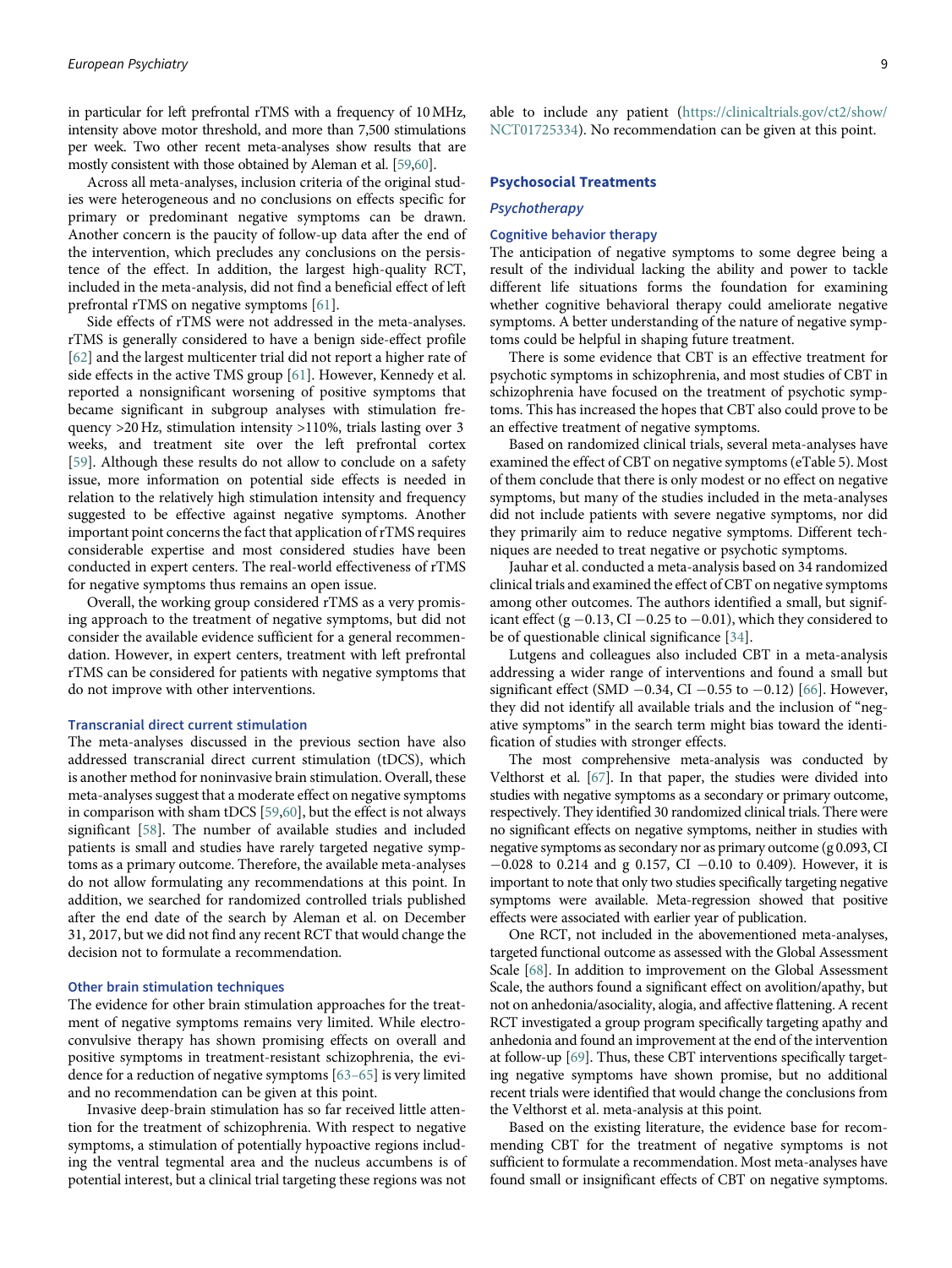This can partly be explained by only few studies having high level of negative symptoms as an inclusion criterion, and negative symptoms as the main focus of treatment. While there are promising results from two recent trials targeting negative symptoms, these trials do not yet allow changing the conclusions from the meta-analyses discussed and providing a recommendation. It is suggested to carry out at least one large high-quality trial with inclusion and outcome criteria focusing primarily on negative symptoms.

#### Body-oriented and mind–body psychotherapies

Another group of therapies has employed body-oriented or mind– body approaches. While initially there were encouraging results for body-oriented psychotherapies, a recent multicenter trial did not find a beneficial effect on negative symptoms [[70\]](#page-14-8). There is no clear definition for mind–body therapies. In a recent meta-analysis, Sabé and colleagues found a beneficial effect of mindfulness-based therapies on negative symptoms [[71](#page-14-9)], but data were available for only three studies not specifically targeting negative symptoms. Therefore, the available evidence does not allow any recommendation, but an increasing number of studies is being conducted on these approaches.

#### Art therapy and music therapy

The National Institute for Health and Care Excellence (NICE) guidance recommends consideration of art therapies for all people with psychosis or schizophrenia, in particular for improving negative symptoms [[72](#page-14-10)]. This recommendation has been criticized as having an insufficient evidence base [[73](#page-14-11)]. In addition, NICE employs a broad definition of art therapies that includes bodyoriented psychotherapies discussed above as well as art therapy in the strict sense and music therapy. The evidence for art therapy has recently been reviewed by Attard who concluded that the evidence is currently inconclusive [[74](#page-14-12)]. We found no more recent studies that would change this conclusion.

Music therapy has been more intensively studied than fine art therapy. A recent Cochrane review has concluded that there is evidence for a beneficial effect of music therapy on mental state, including negative symptoms [[75](#page-14-13)]. However, it is a matter of debate whether the included studies provide sufficient evidence for a European recommendation. For example, for short-term results on negative symptoms, data from five studies were available. The three studies that drove the observed beneficial effects were conducted with inpatient populations in China and Iran. Therefore, music therapy seems to have a potential for improving negative symptoms, but a larger trial including outpatients would be needed before a recommendation can be given.

#### Training interventions

## Social skills training

Social skills training is a psychosocial intervention focusing on improvement of social interaction and interpersonal skills. Social skills training involves role plays, coaching, and feedback. Social skills training was originally developed for chronic patients in the era of deinstitutionalization, with a strong focus on very basic skills. More recently, Early Intervention Services have modified it, and the treatment has also been shown to be beneficial for patients with less severe conditions. The modern versions of social skills training also include approaches focused primarily on social cognition, and there is also resemblance to cognitive-behavioral techniques. Moreover, psycho-education, life management skills, and relapse prevention strategies have been embraced by the term social skills training.

Several meta-analyses have addressed the effectiveness of social skills training on negative symptoms (eTable 6). In a meta-analysis conducted by Lutgens et al. [\[66](#page-14-4)], the authors found a moderate effect on negative symptoms (SMD 0.44, CI 0.10–0.77). The metaanalysis included a total of 17 RCTs using skills training  $(n = 11)$ , occupational therapy ( $n = 3$ ), cognitive adaptation training ( $n = 2$ ), or vocational training  $(n = 1)$ . Thus, a broader spectrum of studies was included and not all studies in the skills training subgroup specifically targeted social skills. Nevertheless, a subgroup analysis for the skills training studies showed a beneficial effect on negative symptoms. Overall, the effects were stronger when compared to treatment as usual (TAU) than when compared to active controls.

The most recent meta-analysis by Turner et al. [[76\]](#page-14-14) provided a systematic and very comprehensive overview of the efficacy of social skills training for psychosis. The authors found that social skills training demonstrated superiority for negative symptoms against all comparators pooled (g 0.191, CI 0.043–0.33), against treatment as usual (g 0.311, CI 0.078–0.544), and against active controls (for high-quality studies only g 0.196, CI 0.010–0.383), with small but reliable differences. A subgroup analysis addressing different subtypes of social skills training was limited by the small number of studies available for each intervention. It is important to note that no differentiation between primary and secondary negative symptoms was conducted.

Even though some studies had a very low power, and in some negative symptoms were not the primary outcome, it seems convincing that social skills training is superior to both treatments as usual and to active comparators. Therefore, social skills training should be recommended for treatment of patients with psychosis and negative symptoms. The available evidence does not yet allow to recommend a specific type of social skills training.

Recommendation 8 [\[66](#page-14-4)[,76](#page-14-14)]

| Grade | Recommendation                                                                                                                                                                                                                                                                                     |
|-------|----------------------------------------------------------------------------------------------------------------------------------------------------------------------------------------------------------------------------------------------------------------------------------------------------|
| B     | Social skills training should be offered to patients with negative<br>symptoms, but no specific recommendation for patients with<br>primary negative symptoms can be given. Furthermore, the<br>available evidence does not allow recommending one specific<br>program for social skills training. |

#### Cognitive remediation

Cognitive remediation was developed to target cognitive impairments, which, like negative symptoms, are a major predictor of functional outcome. Cognitive remediation employs and combines different approaches such as repeated task performance, feedback, and development of compensatory strategies. Assessment and treatment of cognitive impairment are the topic of another EPA guidance developed in parallel to the present recommendations.

Earlier meta-analyses did not report the effect of cognitive remediation on negative symptoms [[77\]](#page-14-15). However, a recent highquality meta-analysis found a beneficial effect of cognitive remediation on negative symptoms post-treatment (g 0.30, CI 0.22–0.36) and after a variable follow-up (g 0.36, CI 0.21–0.51) [[78](#page-14-0)]. Cognitive remediation was superior to TAU and to active control conditions. However, it has to be kept in mind that studies on cognitive remediation generally do not target negative symptoms as the primary outcome. In addition, the interventions subsumed under the term cognitive remediation are very heterogeneous in terms of trained cognitive functions, the used tools, and additional components added to cognitive training.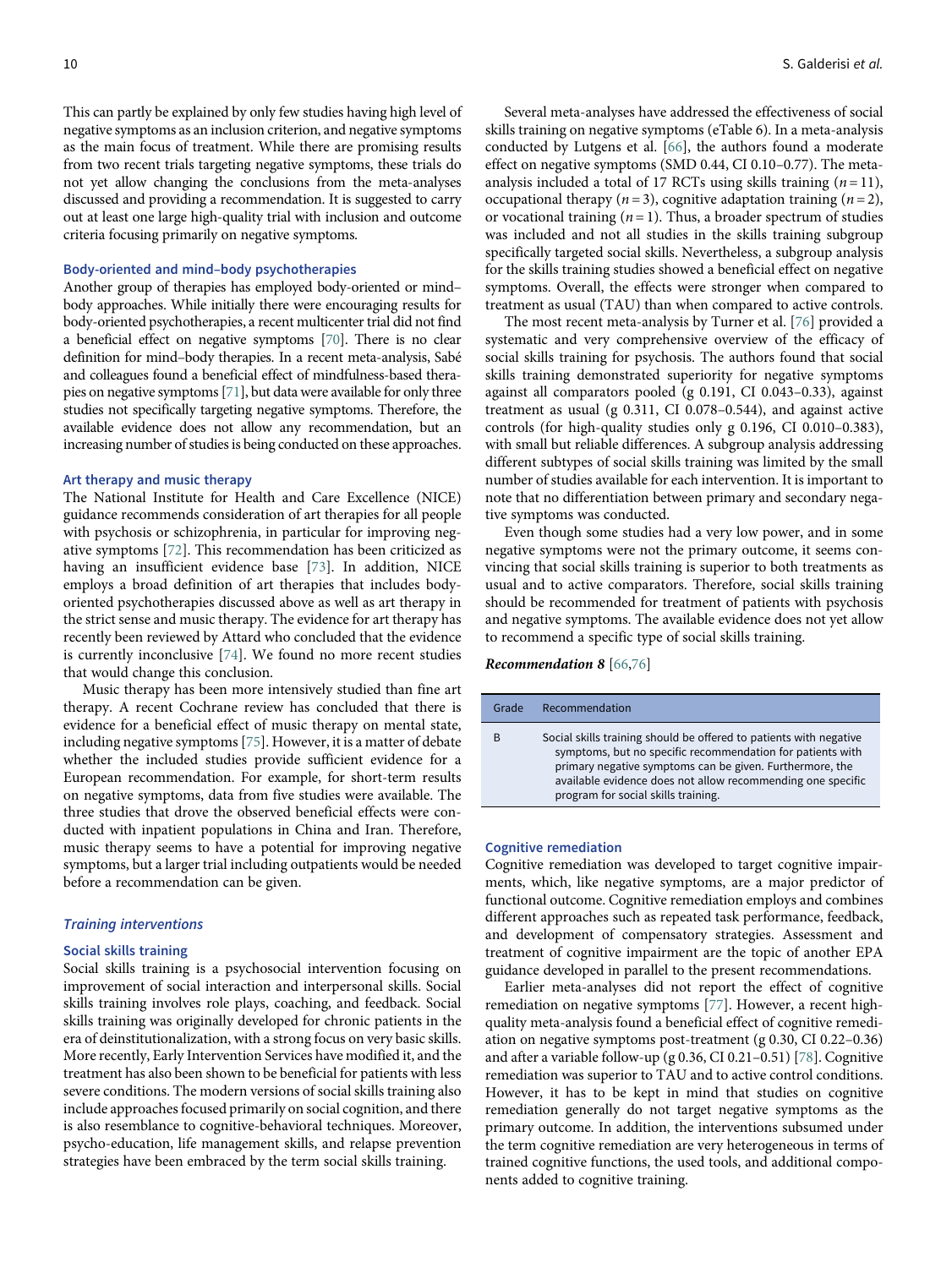We applied the search criteria employed by Cella and colleagues (eTable 7) to search for additional RCTs that have appeared after the inclusion period of their meta-analysis. No RCT likely to change the main conclusions from their meta-analysis was identified. Cella and colleagues note that the included high-quality studies with the strongest effect size all have additional components such as supported employment or practicing trained skills in everyday life [[78\]](#page-14-0). It is therefore very difficult to give a precise recommendation on the use of cognitive remediation specifically for the treatment of negative symptoms. At least one high-quality RCT specifically targeting negative symptoms with cognitive remediation should be conducted, ideally allowing to identify the relevant components of the intervention. However, it is worth considering cognitive remediation for patients with negative symptoms, in particular for those who also show cognitive impairment.

# Recommendation 9 [[78](#page-14-0)]

| Grade | Recommendation                                                                                                                                                                                                                                                                          |
|-------|-----------------------------------------------------------------------------------------------------------------------------------------------------------------------------------------------------------------------------------------------------------------------------------------|
|       | Cognitive remediation can be considered for patients with<br>negative symptoms, in particular for those who also show<br>cognitive impairment.<br>No specific recommendation for cognitive remediation in the<br>treatment of primary or predominant negative symptoms can<br>be given. |
|       |                                                                                                                                                                                                                                                                                         |

## Exercise

Exercise, and in particular aerobic exercise, has been suggested to improve negative symptoms (eTable 8). In a meta-analysis, Dauwan and colleagues showed broad beneficial effects of a heterogeneous set of exercise interventions on negative symptoms, but also on other symptom dimensions, quality of life, and global functioning [\[79](#page-14-1)]. A recent meta-analysis by Vogel and colleagues focused on negative symptoms and found a beneficial effect across a broad range of interventions including mind–body and aerobic exercise [[80\]](#page-14-2). Sabé and colleagues found a beneficial effect specifically for aerobic exercise [[81\]](#page-14-16).

It has to be acknowledged that few of the original studies focused on negative symptoms as the primary outcome and no conclusions about the effects on primary or predominant negative symptoms can be drawn. In addition, the risk of bias was high in most studies. Therefore, the evidence for a specific recommendation of exercise for the treatment of negative symptoms remains limited and is indirect.

However, the present recommendation has to be evaluated in the context of evidence for the improvement of physical health with exercise and existing recommendations for physical activity [[82\]](#page-14-17). Therefore, we cannot specifically recommend exercise for the treatment of negative symptoms, but recommend considering exercise as part of a treatment package also aiming at improving the physical health for persons with negative symptoms. Although aerobic exercise might be particularly beneficial, the available overall evidence does not allow recommending one form of exercise over another.

# Recommendation 10 [79–81]

| Grade | Recommendation                                                                                                                                                  |
|-------|-----------------------------------------------------------------------------------------------------------------------------------------------------------------|
|       | Exercise can be considered for persons suffering from negative<br>symptoms as part of an integrated treatment plan also aiming<br>at improving physical health. |

#### Access to treatment and psychosocial rehabilitation

Patients with negative symptoms often show reduced motivation in particular in the social domain. This can also limit their access to treatment, if they are required to actively come to an outpatient clinic.

The existing data on community treatments do not provide evidence for specific interventions for patients with negative symptoms [\[83](#page-14-18)]. However, the guidance group considers low-threshold including assertive community—interventions to be useful in improving the access of patients with negative symptoms to psychiatric care. Although the lack of specific evidence for people with negative symptoms would be compatible with a grade D recommendation, all members of the EPA guidance group on negative symptoms agreed to upgrade the recommendation to grade B based on their knowledge and experience.

# Recommendation 11 [[83\]](#page-14-18)

| Grade        | Recommendation                                                                                                                                           |
|--------------|----------------------------------------------------------------------------------------------------------------------------------------------------------|
| <sub>B</sub> | The access to care for patients with negative symptoms should<br>have a low-threshold and should be facilitated by assertive<br>community interventions. |

For patients with negative symptoms, both motivational and expressive deficits can limit their access to work and leisure activities as well as adequate living conditions. Trials of rehabilitation interventions have not specifically targeted negative symptoms [[84,](#page-14-19)[85](#page-14-20)]. Nevertheless, the guidance group considers that an effort is necessary to ensure the access of patients with negative symptoms to rehabilitation interventions including supported employment and supported housing. Although the lack of specific evidence for people with negative symptoms would be compatible with a grade D recommendation, all members of the EPA guidance group on negative symptoms agreed to upgrade the recommendation to grade B based on their knowledge and experience.

## Recommendation 12 [[84,](#page-14-19)[85\]](#page-14-20)

| Grade | Recommendation                                                                                                                               |
|-------|----------------------------------------------------------------------------------------------------------------------------------------------|
| B     | Patients with negative symptoms should have access to<br>rehabilitation interventions such as supported employment<br>and supported housing. |
|       |                                                                                                                                              |

## General comment on psychosocial interventions

Across the different psychosocial interventions, most of the studies included in the different meta-analyses did not specifically target negative symptoms and few studies defined a minimum threshold for negative symptoms at inclusion. Future studies in this field should have negative symptoms as the primary outcome, and the content of the treatment should be specifically focused on how to tackle negative symptoms and their effect on daily life.

Several sources of heterogeneity other than the primary outcome need to be considered. Studies in the meta-analyses were very different with regard to duration of treatment, which makes comparisons difficult. Most of the studies in the meta-analyses compared the respective psychosocial intervention to treatment as usual. This approach can be justified, if the purpose of the study is to prove whether the intervention is better than usual practice.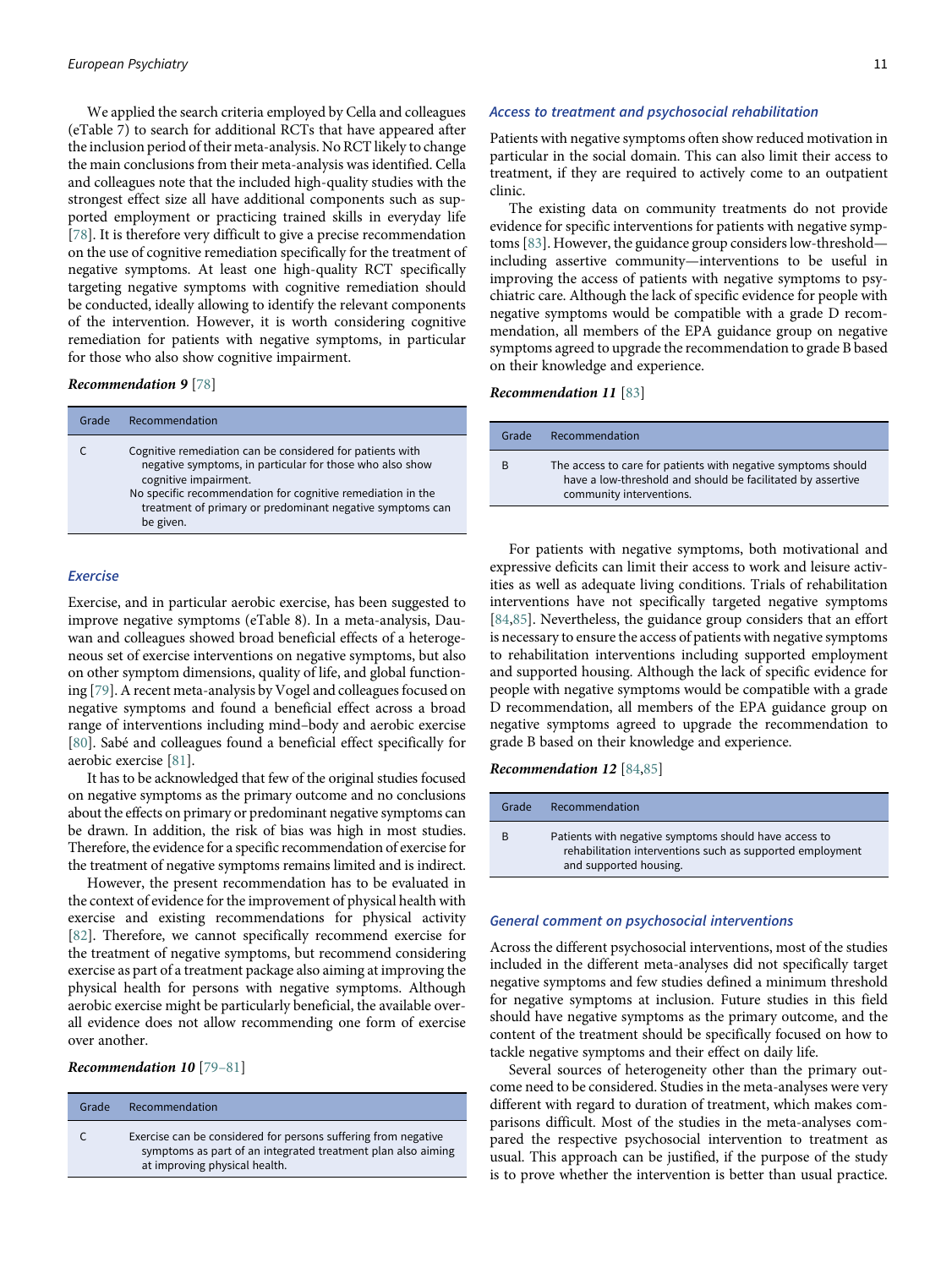However, if the research question is whether the intervention is better than other psychosocial treatments, the study should include an active comparator. Furthermore, several studies combined more than one psychosocial intervention [[86\]](#page-14-5), which makes it difficult to disentangle the specific effects. Finally, patient populations were heterogeneous, but many of the studies in the meta-analyses were conducted in patients who have been ill for many years and may have difficulties in changing behavior. It is important, and possibly more promising, to carry out trials in patient populations in early phases of their illness.

Many of the studies included in the meta-analyses had a small number of participants. Although meta-analyses can counteract this limitation to some degree, studies should preferably be sufficiently powered to identify significant effects on negative symptoms. Some authors found earlier studies to have better outcome than later studies [\[67](#page-14-5)]. This is most likely due to better quality of recent studies with more strict demands for blinding of assessments, concealed treatment allocation sequence, well-described randomization procedure, and preplanned outcome as recommended in the extended Consolidated Standards of Reporting Trials (CONSORT) criteria [[87\]](#page-14-6).

Despite these difficulties, recent research on the effects of psychosocial interventions is promising, although the currently available evidence only allows limited recommendations. Regarding the problems discussed above, even the limited recommendations for social skills training, cognitive remediation, and exercise can be criticized. However, we would like to note that, as psychosocial interventions have a favorable benefit/risk ratio, we applied somewhat less strict efficacy criteria than for biological interventions.

## Specific Treatments Depending on Illness-Stage

## At-risk mental-state

Negative symptoms are frequently present in persons with an at-risk mental-state. They have an important impact on functioning and predict conversion to psychosis. Therefore, effective treatment of negative symptoms in this population is of high interest. Devoe and colleagues have recently published a comprehensive meta-analysis including a wide range of psychosocial and pharmacological intervention studies [\[88](#page-14-21)]. They did not find evidence of effects on negative symptoms for any of the included treatment approaches and note that none of the included studies primarily targeted negative symptoms.

#### First-episode psychosis

For several decades, Early Intervention Services have been a central pillar of treatment of all first-episode psychosis. Specialized assertive early intervention includes intensive and assertive case management with frequent contact with a staff member in a multidisciplinary team, family involvement, and recovery-oriented group programs. The concept was first implemented in Australia, United Kingdom, and Canada and later evaluated in randomized clinical trials, first in the United Kingdom [[89](#page-14-22)], soon after in Denmark [\[90](#page-14-23)], and later in several other countries [[91\]](#page-14-11). The approach involves cognitive therapy-based case-management which focuses on strategies to overcome daily hassles and to identify islands of engagement and volition. Many patients will not have enough power to force through the barriers for getting treatment and social support.

The meta-analysis by Correll et al. [[91\]](#page-14-11) demonstrated that across the trials there was a modest but consistent effect on negative symptoms (SMD 0.28, CI 0.14–0.42). However, an amelioration with comparable effect size was observed for positive, depressive, and general psychopathology. A more robust effect on negative symptoms was observed for two large trials: OPUS [\[90](#page-14-23)] and Recovery after an initial episode of schizophrenia - early treatment program (RAISE-ETP) [[92\]](#page-14-13), in which the effect was stronger for negative than for positive symptoms.

Future studies or meta-analyses should attempt to focus on primary and persistent negative symptoms.

# Recommendation 13 [[91\]](#page-14-11)

| Grade | Recommendation                                                                                                                                                                                                                                                                                                                                                               |
|-------|------------------------------------------------------------------------------------------------------------------------------------------------------------------------------------------------------------------------------------------------------------------------------------------------------------------------------------------------------------------------------|
| B     | Early intervention services should be provided for patients with a<br>first episode of psychosis. There is evidence that the use of these<br>services can improve negative symptoms.<br>However, no specific recommendation can be formulated with<br>regard to the type of intervention program and the target<br>population with primary and persistent negative symptoms. |

Please note that the working group members consider that the recommendation to treat patients with first-episode psychosis with second-generation rather than first-generation antipsychotics [\[93\]](#page-14-24) is also relevant for avoiding secondary negative symptoms due to medication side effects.

## **Discussion**

Based on the evaluation of the data available on the treatment of negative symptoms in schizophrenia, the authors could identify both definitive progress and need for further research in this field.

There is clearly a lack of high level or even sufficient evidence about the efficacy and comparative effectiveness of various interventions. This has been an important limitation in the development of this guidance as most original studies did not even specify negative symptoms as their primary outcome. Even where highlevel evidence was available, extrapolation was needed to some degree, which results in the absence of any grade A recommendation.

Importantly, we were unable to provide any specific recommendations for the treatment of primary or predominant negative symptoms. Many well-designed original studies and meta-analyses did neither differentiate between primary and secondary negative symptoms nor did they analyze persistent and/or predominant negative symptoms. Current research has been focusing on the persistence of negative symptoms rather than on their predominance, since predominance of positive or negative symptoms may vary across time, and therefore represent a temporary characteristic of the disorder. This is not reflected by the European regulatory requirements [[37](#page-13-13)]. The current definitions of negative symptoms have evolved and are different from the ones used in earlier treatment studies [[9](#page-12-0)].

All of these issues contributed to the decision not to provide specific recommendations for primary, predominant, or persistent negative symptoms. However, some progress can be highlighted.

Regarding antipsychotics, the results for amisulpride and cariprazine are promising, although we considered further research to be necessary before giving a recommendation. As to antidepressants, we now have support for using them in the treatment of negative symptoms in clinical practice, but no specific recommendation for primary negative symptoms can be given.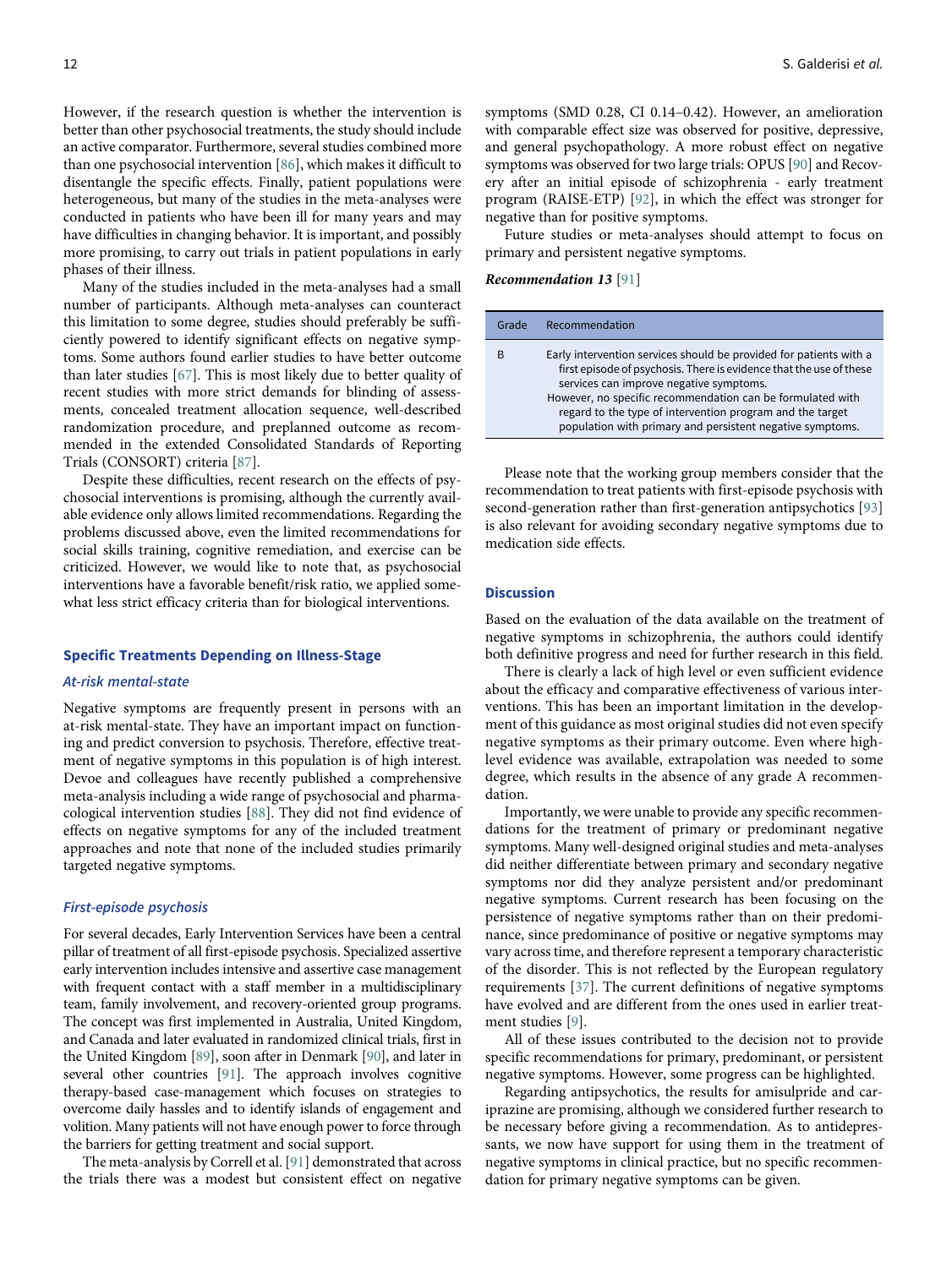As described above, a number of specific psychosocial interventions have shown promise. Social skills training has been found to be better than TAU in the treatment of general negative symptoms. Exercise-based interventions and cognitive remediation can be considered in the context of broader treatment targets. Other interventions such as CBT, mindfulness-based therapy, and art therapies are promising but trials specifically targeting negative symptoms are needed. Importantly, the working group considers it important to ensure the access of patients with negative symptoms to treatment and to psychosocial rehabilitation.

Last but not least, we would like to encourage active treatment of the early phase of schizophrenia: active treatment in the early phase is associated with better course and outcomes of schizophrenia, and there is evidence that early intervention services can improve negative symptoms.

<span id="page-12-1"></span>Overall, due to the very small number of studies specifically targeting negative symptoms as a primary outcome, the evidence base can evolve rapidly with the publication of a large well-designed RCT targeting negative symptoms. We therefore encourage the readers to follow the evolution of the literature when using the present recommendations.

## **Conclusions**

<span id="page-12-0"></span>Treatment of negative symptoms in schizophrenia remains a major unmet need.

<span id="page-12-2"></span>There is a lack of high-level evidence supporting specific interventions. However, some pharmacological and nonpharmacological treatment methods have been found to be effective in the treatment of patients with undifferentiated negative symptoms of schizophrenia.

<span id="page-12-4"></span><span id="page-12-3"></span>Every effort should be made to use the available interventions for their treatment, since even minor improvement in negative symptoms may be associated with better functioning and better quality of life. Therefore, an effort should be made to ensure access of patients not only to the recommended interventions, but also to treatment and to psychosocial rehabilitation in a broad sense.

<span id="page-12-5"></span>In the light of the different biological and psychosocial treatment options, treatment should be personalized and guided by the individual patient's preferences.

<span id="page-12-6"></span>Negative symptoms of schizophrenia need significantly more research, in particular on the treatment of persistent negative symptoms. We hope that this research will require an update of these recommendations soon.

<span id="page-12-7"></span>Financial Support. This manuscript received no specific grant for any funding agency, commercial, or not-for-profit sectors.

Conflicts of Interest. S. Galderisi has been a consultant and/or advisor to or has received honoraria or grants from Millennium Pharmaceuticals, Innova Pharma-Recordati Group, Janssen Pharmaceutica NV, Sunovion Pharmarmaceuticals, Janssen-Cilag Polska Sp. zo. o., Gedeon Richter-Recordati, Pierre Fabre, Otsuka, and Angelini.

A. Mucci received honoraria, advisory board, or consulting fees from the following companies: Amgen Dompé, Angelini-Acraf, Astra Zeneca, Bristol-Myers Squibb, Gedeon Richter Bulgaria, Innova-Pharma, Janssen Pharmaceuticals, Lundbeck, Otsuka, Pfizer, and Pierre Fabre.

S. Dollfus received honoraria as expert/consultant by Fabre, Gedeon, Roche, and Takeda; invited Conferences: Lundbeck, Otsuka, Janssen, and has contracts with Prophase MedAvances and NeuroCogTrials.

S. Kaiser has royalties for cognitive training software from Schuhfried and advisory board honoraria from Recordati and Lundbeck on an institutional account for education and research.

I. Bitter has received in the past 5 years honoraria or consultation fees from Angelini, Eli Lilly, Gedeon Richter, Janssen/Janssen Cilag, and Sun Pharma. All other authors declare no conflict of interest.

Supplementary Materials. For e-component material accompanying this paper, visit cambridge.org/EPA.

## References

- [1] Bleuler E. Dementia praecox or the group of schizophrenias. New York, NY: International Universities Press; 1950.
- [2] Jackson JH. Selected writings of JH Jackson. London, UK: Hodder and Stoughton; 1931.
- [3] Kraepelin E. Dementia praecox and paraphrenia. Chicago, IL: Chicago Medical Book Company; 1919.
- [4] Galderisi S, Mucci A, Buchanan RW, Arango C. Negative symptoms of schizophrenia: new developments and unanswered research questions. Lancet Psychiatry. 2018;5(8):664–77.
- [5] Marder SR, Galderisi S. The current conceptualization of negative symptoms in schizophrenia. World Psychiatry. 2017;16(1):14–24.
- [6] Dollfus S, Lyne J. Negative symptoms: History of the concept and their position in diagnosis of schizophrenia. Schizophr Res. 2017;186:3–7.
- [7] Bucci P, Galderisi S. Categorizing and assessing negative symptoms. Curr Opin Psychiatry. 2017;30(3):201–8.
- [8] Schooler NR, Buchanan RW, Laughren T, Leucht S, Nasrallah HA, Potkin SG, et al. Defining therapeutic benefit for people with schizophrenia: focus on negative symptoms. Schizophr Res. 2015;162(1–3):169–74.
- [9] Galderisi S, Mucci A, Dollfus S, Nordentoft M, Falkai P, Kaiser S, et al. EPA guidance on assessment of negative symptoms. Eur Psychiatry. 2021; Feb 18:1–91. doi:[10.1192/j.eurpsy.2021.11](https://doi.org/10.1192/j.eurpsy.2021.11). Online ahead of print.
- [10] Aleman A, Lincoln TM, Bruggeman R, Melle I, Arends J, Arango C, et al. Treatment of negative symptoms: where do we stand, and where do we go? Schizophr Res. 2017;186:55–62.
- [11] Kirschner M, Aleman A, Kaiser S. Secondary negative symptoms—a review of mechanisms, assessment and treatment. Schizophr Res. 2017; 186:29–38.
- [12] Fusar-Poli P, Papanastasiou E, Stahl D, Rocchetti M, Carpenter W, Shergill S, et al. Treatments of negative symptoms in schizophrenia: meta-analysis of 168 randomized placebo-controlled trials. Schizophr Bull. 2015;41(4): 892–9.
- [13] Leucht S, Leucht C, Huhn M, Chaimani A, Mavridis D, Helfer B, et al. Sixty years of placebo-controlled antipsychotic drug trials in acute schizophrenia: systematic review, Bayesian meta-analysis, and meta-regression of efficacy predictors. Am J Psychiatry. 2017;174(10):927–42.
- [14] Czobor P, Bitter I. Pharmacologic treatment of negative symptoms: focus on efficacy. In: Bitter I, editor. Managing negative symptoms of schizophrenia. Oxford: Oxford University Press; 2020; p. 67–86.
- [15] Savill M. The impact, assessment, and longitudinal course of negative symptoms of schizophrenia. London: Queen Mary University; 2016.
- [16] Gaebel W, Becker T, Janssen B, Munk-Jorgensen P, Musalek M, Rossler W, et al. EPA guidance on the quality of mental health services. Eur Psychiatry. 2012;27(2):87–113.
- [17] Gaebel W, Grossimlinghaus I, Heun R, Janssen B, Johnson B, Kurimay T, et al. European Psychiatric Association (EPA) guidance on quality assurance in mental healthcare. Eur Psychiatry. 2015;30(3):360–87.
- [18] Heun R, Gaebel W, EPA Guidance Committee. The relevance of EPA guidance papers in the framework of the European Psychiatric Association. Eur Psychiatry. 2015;30(3):357–9.
- [19] Liberati A, Altman DG, Tetzlaff J, Mulrow C, Gotzsche PC, Ioannidis JP, et al. The PRISMA statement for reporting systematic reviews and metaanalyses of studies that evaluate health care interventions: explanation and elaboration. J Clin Epidemiol. 2009;62(10):e1–34.
- [20] Gaebel W, Moller HJ. European guidance: a project of the European Psychiatric Association. Eur Psychiatry. 2012;27(2):65–7.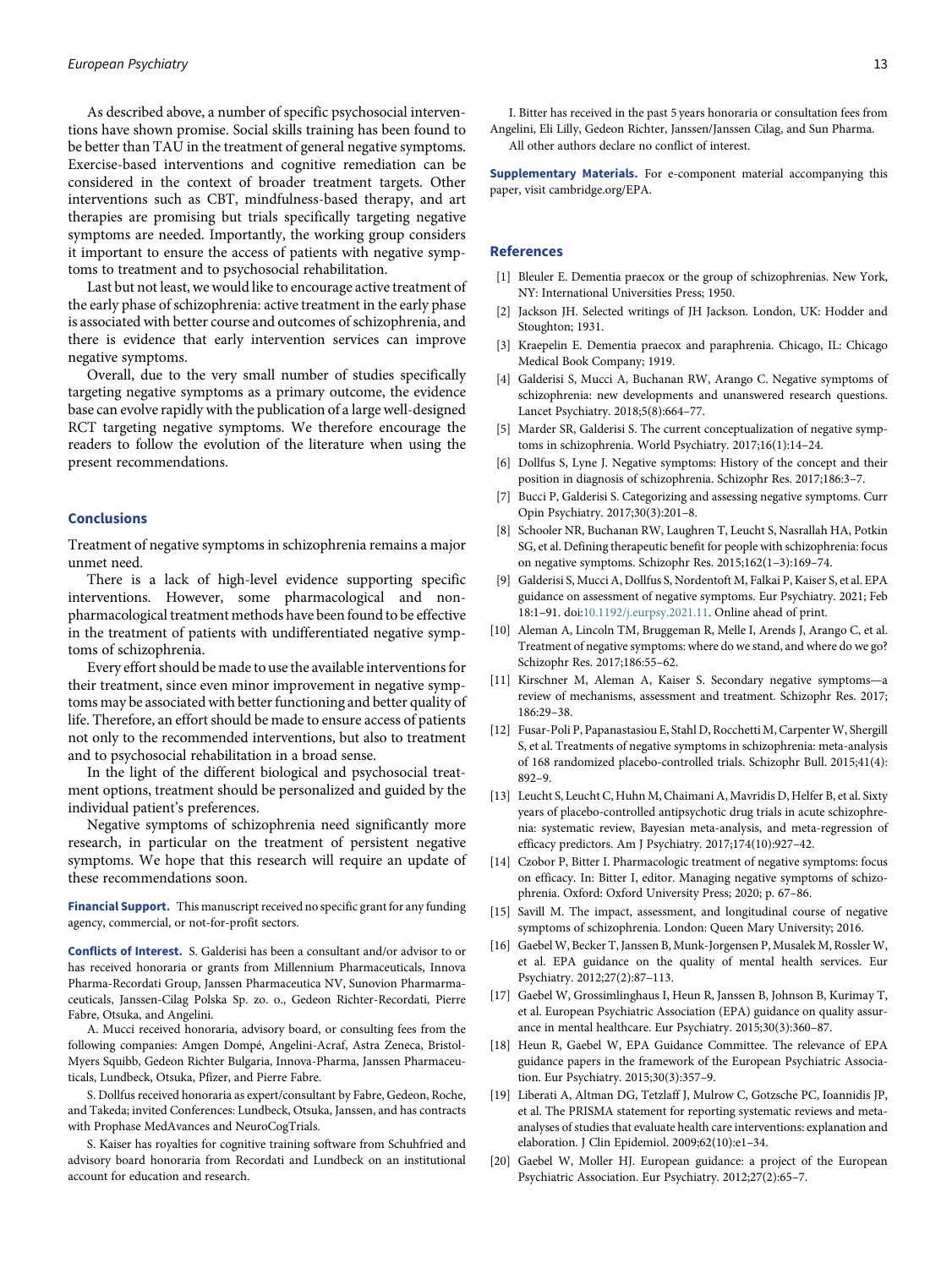- <span id="page-13-0"></span>[21] Gaebel W, Grossimlinghaus I, Mucic D, Maercker A, Zielasek J, Kerst A. EPA guidance on eMental health interventions in the treatment of Posttraumatic Stress Disorder (PTSD). Eur Psychiatry. 2017;41:140–52.
- <span id="page-13-1"></span>[22] Carpenter WT, Jr, Heinrichs DW, Alphs LD. Treatment of negative symptoms. Schizophr Bull. 1985;11(3):440–52.
- <span id="page-13-2"></span>[23] Leucht S, Corves C, Arbter D, Engel RR, Li C, Davis JM. Second-generation versus first-generation antipsychotic drugs for schizophrenia: a metaanalysis. Lancet. 2009;373(9657):31–41.
- <span id="page-13-3"></span>[24] Leucht S, Komossa K, Rummel-Kluge C, Corves C, Hunger H, Schmid F, et al. A meta-analysis of head-to-head comparisons of second-generation antipsychotics in the treatment of schizophrenia. Am J Psychiatry. 2009; 166(2):152–63.
- <span id="page-13-4"></span>[25] Helfer B, Samara MT, Huhn M, Klupp E, Leucht C, Zhu Y, et al. Efficacy and safety of antidepressants added to antipsychotics for schizophrenia: a systematic review and meta-analysis. Am J Psychiatry. 2016;173(9): 876–86.
- <span id="page-13-5"></span>[26] Gregory A, Mallikarjun P, Upthegrove R. Treatment of depression in schizophrenia: systematic review and meta-analysis. Br J Psychiatry. 2017;211(4):198–204.
- <span id="page-13-18"></span><span id="page-13-6"></span>[27] Galling B, Vernon JA, Pagsberg AK, Wadhwa A, Grudnikoff E, Seidman AJ, et al. Efficacy and safety of antidepressant augmentation of continued antipsychotic treatment in patients with schizophrenia. Acta Psychiatr Scand. 2018;137(3):187–205.
- <span id="page-13-7"></span>[28] Wykes T, Steel C, Everitt B, Tarrier N. Cognitive behavior therapy for schizophrenia: effect sizes, clinical models, and methodological rigor. Schizophr Bull. 2008;34(3):523–37.
- <span id="page-13-8"></span>[29] Opoka SM, Lincoln TM. The effect of cognitive behavioral interventions on depression and anxiety symptoms in patients with schizophrenia spectrum disorders: a systematic review. Psychiatr Clin North Am. 2017; 40(4):641–59.
- <span id="page-13-21"></span><span id="page-13-9"></span>[30] Assessing the effects of atypical antipsychotics on negative symptoms. Collaborative Working Group on Clinical Trial Evaluations. J Clin Psychiatry. 1998;59(Suppl\_12):28–34.
- <span id="page-13-19"></span>[31] Samara MT, Dold M, Gianatsi M, Nikolakopoulou A, Helfer B, Salanti G, et al. Efficacy, acceptability, and tolerability of antipsychotics in treatmentresistant schizophrenia: a network meta-analysis. JAMA Psychiatry. 2016; 73(3):199–210.
- <span id="page-13-20"></span>[32] Siskind D, McCartney L, Goldschlager R, Kisely S. Clozapine v. first- and second-generation antipsychotics in treatment-refractory schizophrenia: systematic review and meta-analysis. Br J Psychiatry. 2016;209(5):385–92.
- <span id="page-13-22"></span>[33] Mizuno Y, McCutcheon RA, Brugger SP, Howes OD. Heterogeneity and efficacy of antipsychotic treatment for schizophrenia with or without treatment resistance: a meta-analysis. Neuropsychopharmacol. 2020;45: 622–31.
- <span id="page-13-24"></span><span id="page-13-23"></span><span id="page-13-10"></span>[34] Jauhar S, McKenna PJ, Radua J, Fung E, Salvador R, Laws KR. Cognitivebehavioural therapy for the symptoms of schizophrenia: systematic review and meta-analysis with examination of potential bias. Br J Psychiatry. 2014;204(1):20–9.
- <span id="page-13-11"></span>[35] Stroup TS, Gray N. Management of common adverse effects of antipsychotic medications. World Psychiatry. 2018;17(3):341–56.
- <span id="page-13-12"></span>[36] Young SL, Taylor M, Lawrie SM. "First do no harm." A systematic review of the prevalence and management of antipsychotic adverse effects. J Psychopharmacol. 2015;29(4):353–62.
- <span id="page-13-25"></span><span id="page-13-13"></span>[37] Guideline on clinical investigation of medicinal products, including depot preparations in the treatment of schizophrenia. London: European Medicines Agency; 2012.
- <span id="page-13-26"></span><span id="page-13-14"></span>[38] Laughren T, Levin R. Food and Drug Administration commentary on methodological issues in negative symptom trials. Schizophr Bull. 2011; 37(2):255–6.
- <span id="page-13-27"></span><span id="page-13-15"></span>[39] Krause M, Zhu Y, Huhn M, Schneider-Thoma J, Bighelli I, Nikolakopoulou A, et al. Antipsychotic drugs for patients with schizophrenia and predominant or prominent negative symptoms: a systematic review and meta-analysis. Eur Arch Psychiatry Clin Neurosci. 2018;268(7):625–39.
- <span id="page-13-28"></span><span id="page-13-16"></span>[40] Danion JM, Rein W, Fleurot O. Improvement of schizophrenic patients with primary negative symptoms treated with amisulpride. Amisulpride Study Group. Am J Psychiatry. 1999;156(4):610–6.
- <span id="page-13-17"></span>[41] Huhn M, Nikolakopoulou A, Schneider-Thoma J, Krause M, Samara M, Peter N, et al. Comparative efficacy and tolerability of 32 oral

antipsychotics for the acute treatment of adults with multi-episode schizophrenia: a systematic review and network meta-analysis. Lancet 2019; 394(10202):939–51.

- [42] Nemeth G, Laszlovszky I, Czobor P, Szalai E, Szatmari B, Harsanyi J, et al. Cariprazine versus risperidone monotherapy for treatment of predominant negative symptoms in patients with schizophrenia: a randomised, double-blind, controlled trial. Lancet (London, England). 2017; 389(10074):1103–13.
- [43] Tiihonen J, Taipale H, Mehtala J, Vattulainen P, Correll CU, Tanskanen A. Association of Antipsychotic Polypharmacy vs Monotherapy with Psychiatric Rehospitalization among adults with schizophrenia. JAMA Psychiatry. 2019;76(5):499–50.
- [44] Galling B, Roldan A, Hagi K, Rietschel L, Walyzada F, Zheng W, et al. Antipsychotic augmentation vs monotherapy in schizophrenia: systematic review, meta-analysis and meta-regression analysis. World Psychiatry. 2017;16(1):77–89.
- [45] Kane JM, Correll CU, Goff DC, Kirkpatrick B, Marder SR, Vester-Blokland E, et al. A multicenter, randomized, double-blind, placebocontrolled, 16-week study of adjunctive aripiprazole for schizophrenia or schizoaffective disorder inadequately treated with quetiapine or risperidone monotherapy. J Clin Psychiatry. 2009;70(10):1348–57.
- [46] Howes OD, McCutcheon R, Agid O, de Bartolomeis A, van Beveren NJ, Birnbaum ML, et al. Treatment-resistant schizophrenia: Treatment Response and Resistance in Psychosis (TRRIP) working group consensus guidelines on diagnosis and terminology. Am J Psychiatry. 2017;174(3): 216–29.
- [47] Breier A, Buchanan RW, Kirkpatrick B, Davis OR, Irish D, Summerfelt A, et al. Effects of clozapine on positive and negative symptoms in outpatients with schizophrenia. Am J Psychiatry. 1994;151(1):20–6.
- [48] Andrade C, Kisely S, Monteiro I, Rao S. Antipsychotic augmentation with modafinil or armodafinil for negative symptoms of schizophrenia: systematic review and meta-analysis of randomized controlled trials. J Psychiatr Res. 2015;60:14–21.
- [49] Sabe M, Kirschner M, Kaiser S. Prodopaminergic drugs for treating the negative symptoms of schizophrenia: systematic review and meta-analysis of randomized controlled trials. J Clin Psychopharmacol. 2019;39(6): 658–64.
- [50] Kishi T, Matsuda Y, Iwata N. Memantine add-on to antipsychotic treatment for residual negative and cognitive symptoms of schizophrenia: a meta-analysis. Psychopharmacology (Berl). 2017;234(14):2113–25.
- [51] Zheng W, Li XH, Yang XH, Cai DB, Ungvari GS, Ng CH, et al. Adjunctive memantine for schizophrenia: a meta-analysis of randomized, doubleblind, placebo-controlled trials. Psychol Med. 2018;48(1):72–81.
- [52] Andrade C. Memantine as an augmentation treatment for schizophrenia: limitations of meta-analysis for evidence-based evaluation of research. J Clin Psychiatry. 2017;78(9):e1307–9.
- [53] Sommer IE, van Westrhenen R, Begemann MJ, de Witte LD, Leucht S, Kahn RS. Efficacy of anti-inflammatory agents to improve symptoms in patients with schizophrenia: an update. Schizophr Bull. 2014;40(1): 181–91.
- [54] Deakin B, Suckling J, Barnes TRE, Byrne K, Chaudhry IB, Dazzan P, et al. The benefit of minocycline on negative symptoms of schizophrenia in patients with recent-onset psychosis (BeneMin): a randomised, doubleblind, placebo-controlled trial. Lancet Psychiatry. 2018;5(11):885–94.
- [55] Solmi M, Veronese N, Thapa N, Facchini S, Stubbs B, Fornaro M, et al. Systematic review and meta-analysis of the efficacy and safety of minocycline in schizophrenia. CNS Spectr. 2017;22(5):415–26.
- [56] Williams DR, Burkner PC. Effects of intranasal oxytocin on symptoms of schizophrenia: a multivariate Bayesian meta-analysis. Psychoneuroendocrinology. 2017;75:141–51.
- [57] Firth J, Stubbs B, Sarris J, Rosenbaum S, Teasdale S, Berk M, et al. The effects of vitamin and mineral supplementation on symptoms of schizophrenia: a systematic review and meta-analysis. Psychol Med. 2017;47(9): 1515–27.
- [58] Aleman A, Enriquez-Geppert S, Knegtering H, Dlabac-de Lange JJ. Moderate effects of noninvasive brain stimulation of the frontal cortex for improving negative symptoms in schizophrenia: meta-analysis of controlled trials. Neurosci Biobehav Rev. 2018;89:111–8.